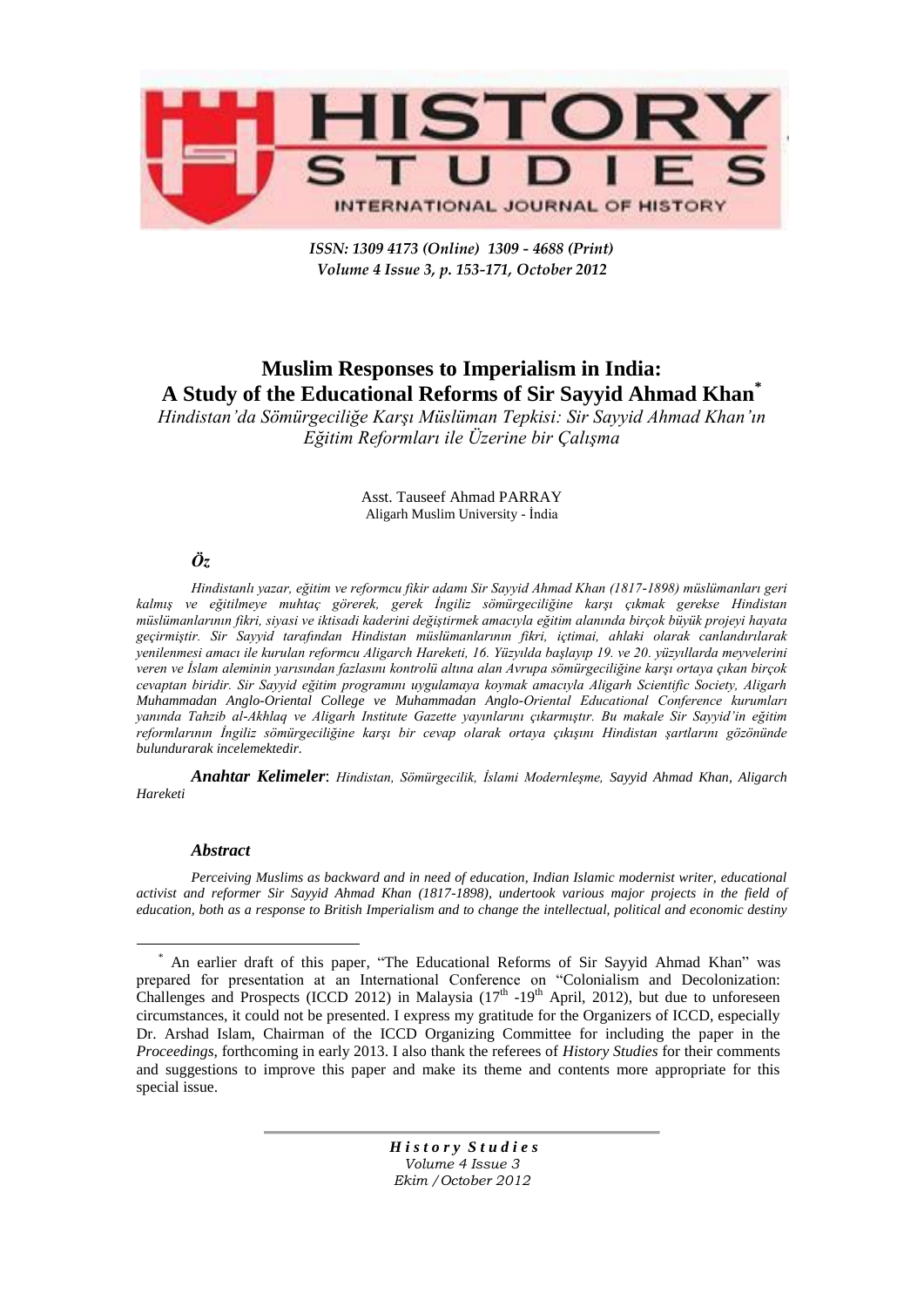*of Muslims in India. The progressive spirit of the Aligarh movement founded by Sir Sayyid for the intellectual revival and socio-moral renewal and rejuvenation of Indian Muslims was one of the responses, among others, of Muslims to European Imperialism, which began in the 16th century but came to fruitition in the 19th and 20th centuries, and brought more than half of the Muslim world under its control. In order to put his education program into practice Sir Sayyid established the Aligarh Scientific Society, the Muhammadan Anglo-Oriental College at Aligarh, and the Muhammadan Anglo-Oriental Educational Conference as well as the Tahzib al- Akhlaq journal and Aligarh Institute Gazette. This article presents these educational reforms of Sir Sayyid as a response to the British Imperialism in the context of Indian Subcontinent.* 

*Key Words: India, Imperialism, Islamic Modernism, Sayyid Ahmad Khan, Aligarh Movement*

## **European Imperialism and the Emergence of Islamic Modernism: An Introduction**

Despite the fact that historically Islam spread rapidly and dynamically spawning vast Islamic empires and sultanates and an efflorescent and varied Islamic civilization, colonialism brought it all to a halt and turned this dynamic upside down. The age of European expansion, penetration and dominance—euphemistically called the Age of Discovery by Europeans began in the  $16<sup>th</sup>$  century but came to fruition in the  $19<sup>th</sup>$  and  $20<sup>th</sup>$  centuries. So, by the  $19<sup>th</sup>$ century the balance of power had clearly shifted in the direction of Europe; and much of the Muslim world found itself subjugated and dominated by European imperial powers, demonstrating its political, economic and military weakness and challenging the veracity of Islam itself.

Islamic modernism—a movement to reconcile the Islamic faith with modern values such as democracy, human rights, nationalism, rationality, science, equality, and progress emerged in the middle of the  $19<sup>th</sup>$  century as a response to this European colonialism which had pitched the Muslim world into crisis. Islamic modernism generated a series of institutions, including schools that combined Islamic education with modern subjects and pedagogies; newspapers that carried modernist Islamic ideas across continents; constitutions that sought to limit state power; and social welfare agencies that brought state power into even more sectors of social life. Thus, Islamic modernism began as a response on the part of Muslim intellectuals to European modernity by arguing that Islam, science and progress, revelation and reason, were indeed compatible. They did not simply wish to restore the beliefs and practices of the past; rather they asserted the need to 'reinterpret and reapply' the principles and ideals of Islam to formulate new responses to the political, scientific, and cultural challenges of the West and of modern life. $<sup>1</sup>$ </sup>

The most prominent intellectuals who pioneered the modernist visions and agendas at the turn of the century were Jamal al-Din al-Afghani (1838-1897) and Muhammad 'Abduh (1849-1905) in the Middle East and Sir Sayyid Ahmad Khan (1817-1898) and Muhammad Iqbal (1877-1938) in South Asia. Despite some distinctive differences, each argued that Islam

 $\overline{a}$ 

<sup>&</sup>lt;sup>1</sup> See, for example, John L. Esposito, "Contemporary Islam: Reformation or Revolution?", in *The Oxford History of Islam,* (Ed.) John L. Esposito (New York: Oxford University Press, 1999) , 644-45 [hereafter cited as Esposito, "Contemporary Islam"]; M. Ibrahim Abu Rabi`, "Editor's Introduction – Contemporary Islamic Thought: One or Many?", in *The Blackwell Companion to Contemporary Islamic Thought*, (Ed.) M. Ibrahim Abu Rabi` (Oxford, UK: Blackwell Publishing Ltd., 2006), 7; Charles Kurzman, "Modern Thought", in *Encyclopedia of Islam and Modern World*, (Ed.) Richard C. Martin, (New York: Macmillan, 2004), 2: 456 [hereafter abbreviated as *EIMW*].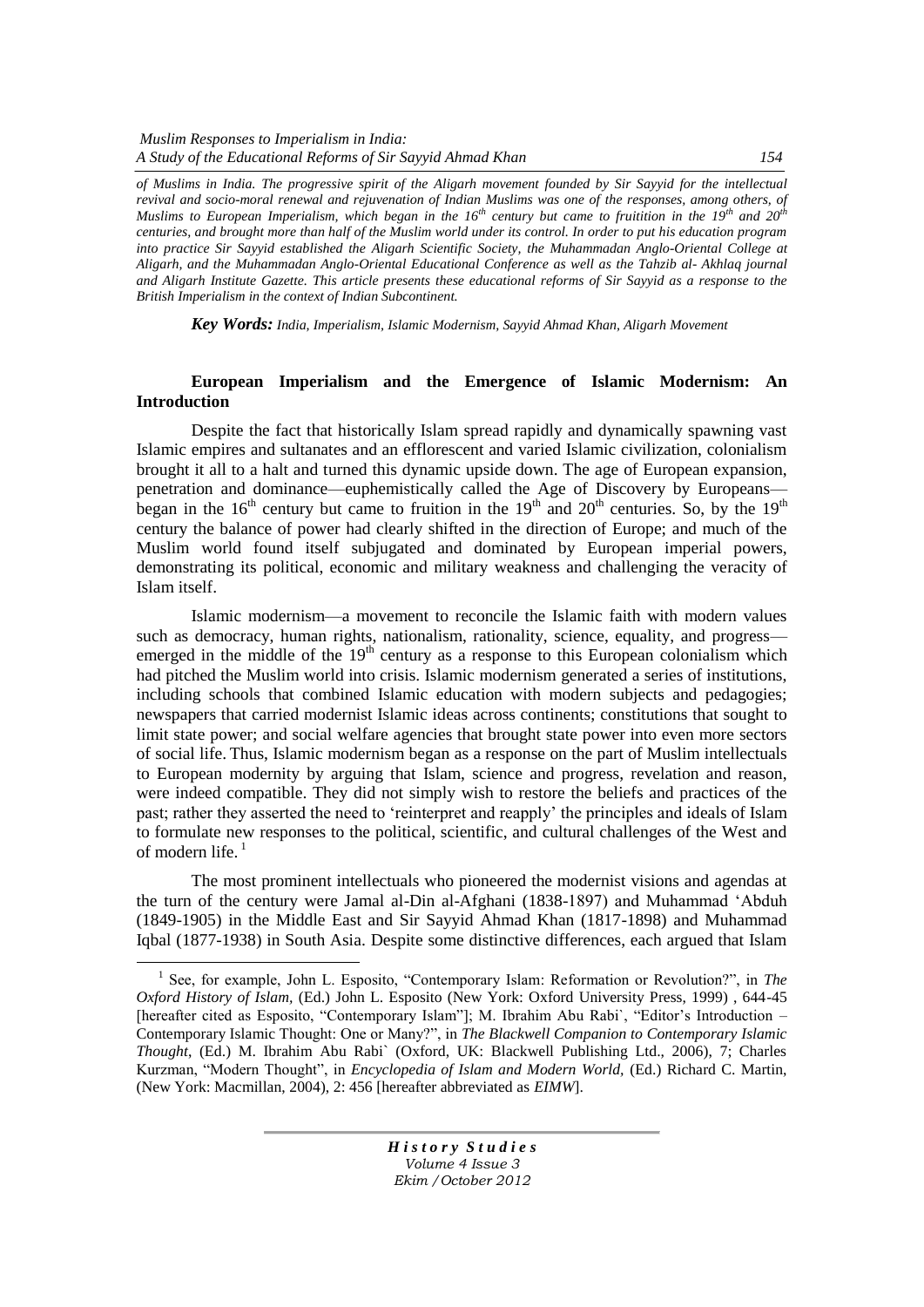was a dynamic, progressive religion that was made stagnant by the forces of history and the mind-set of many *Ulama*, religious scholars. They identified the sources of Muslim weakness and asserted the compatibility of religion, reason, and science; they reclaimed the glories of Islamic history, reminding Muslims that they had once been very strong, spawning vast empires and an Islamic civilization whose wonders included major achievements in science, medicine, and philosophy. They set out to initiate a reformation, to boldly redefine or reconstruct Islamic beliefs and thought, and to reform Islamic theology and law. At the same time, they emphasized Muslim pride, unity, and solidarity in the face of the political and cultural threat of European colonialism. In the words of Javed Majeed, although there were some differences between these modernist thinkers, their work was governed by the "same project", which was to show that Islam was consistent with the rationality of the European Enlightenment and the development of modern science. As such, they argued that there was "no fundamental incompatibility" between modernity and its narrative of progress, and Islam as a religion. $<sup>2</sup>$ </sup>

This paper analyzes the educational reforms of Sir Sayyid Ahmad Khan (1817-1898) – –Islamic reformer, educational and political activist. He perceived Muslims as backward and in need of education and undertook various major projects in the field of education which were meant to change the intellectual, political, and economic destiny of Muslim India. One of these reforms was the establishment of the Aligarh Scientific Society (1865); modeled after the British Royal Society and the Royal Asiatic Society, it sought to promote liberal, modern education and Western scientific knowledge among the Muslim community in India. He also founded the *Aligarh Institute Gazette* (1866) to disseminate reforms to the masses as well as establishing the Muhammadan Anglo-Oriental Educational Conference in 1886 for the promotion of Western education in Muslim India, for the enrichment of Urdu through translations of indispensable scientific works, and to formulate a policy for the higher education of Muslim students in Europe. He also sponsored the publication of the journal *Tahzib al- Akhlaq* "Moral Reform" in 1870 to educate Indian Muslims and established the Muhammadan Anglo-Oriental College at Aligarh (1874), modeled on Cambridge University which soon assumed a form and a personality of its own and in 1920 became the Aligarh Muslim University. Sir Sayyid devoted most of his energies to promoting education among Muslims and he combined theory with practice, seeking to implement his ideas and train a new generation of Muslim leaders. His efforts are regarded as a dynamic and constructive achievement as he bridged the gap between medieval and modern India and gave Indian Muslims a new cohesion, policy, educational ideals, prose, and approach to their individual and national problems, and built up an organization which could carry on his work.

The modernist thinkers like Sir Sayyid primarily had to struggle with the issues of power and powerlessness, identity and assimilation, and modernity and traditionalism. Secondarily they sought stimulate new thinking on contemporary issues and to demonstrate that Islam is a dynamic religion that calls for continuing intellectual review of both "normative" and "historical" Islam, in order to construct "modernist, enlightened, just, forward-looking, and life-affirming Muslim societies."<sup>3</sup> It is on these bases and in this direction

 $\overline{a}$ 

 $<sup>2</sup>$  Javed Majeed, "Modernity", in *EIMW*, 2: 456.</sup>

<sup>&</sup>lt;sup>3</sup> Riffat Hassan, "Islamic Modernist and Reformist Discourse in South Asia", in *Reformist Voices of Islam – Meditating Islam and Modernity*, (Ed.) Shirin T. Hunter, (New Delhi: Pentagon Press, 2009), 161.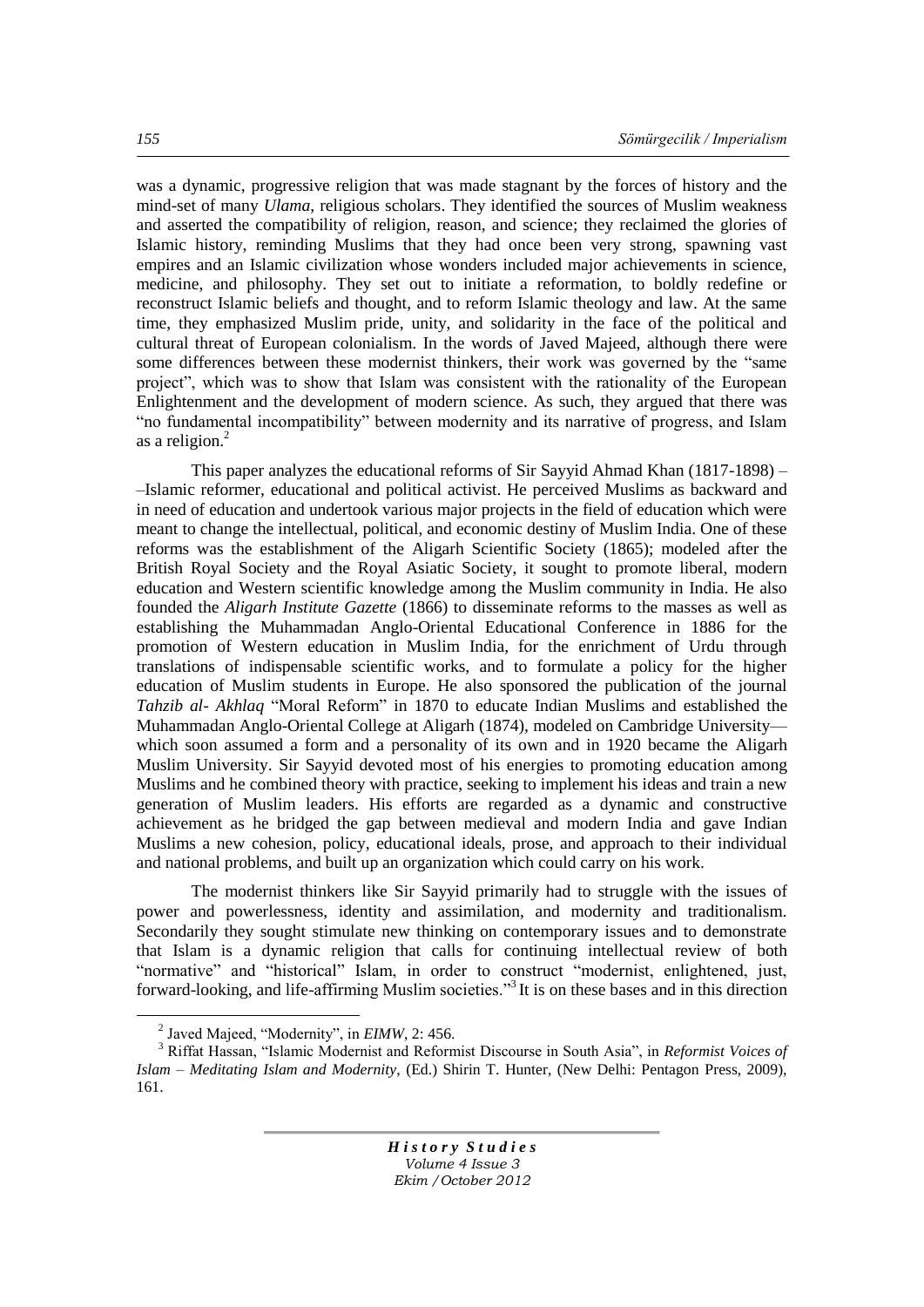$\overline{a}$ 

that this paper argues that the progressive spirit of the historic Aligarh movement founded by Sir Sayyid for the intellectual, moral, and social regeneration of Indian Muslims remains a source of inspiration and empowerment for those who want to create communities and societies that embody the highest ideals and best practices of Islam. Before discussing the legacy of Sir Sayyid and his educational reforms, it is necessary to shed some light on (i) British Colonialism in India; and (ii) Islamic modernism, both as a response to the Western (European) colonialism and imperialism and as a legacy of renewal and reform.

#### **An Overview of the British Colonialism in India and the Muslim Reaction**

The second half of  $18<sup>th</sup>$  century and the first decades of  $19<sup>th</sup>$  century saw the rapid expansion of British domination in India. In 1765 the East India Company had acquired by contract the right to collect the tax revenues of Bengal from the Mughal Emperor Shah Alam II. Thenceforth the British extended their rule by means of treaties of protection, annexation and conquest. By 1820 British supremacy had been firmly established. Although the Mughal court lingered on until 1857, the emperors had gradually lost their power and had been reduced to mere puppets in the hands of the British.<sup>4</sup>

British rule/occupation—or more directly—British Imperialism in India had left the social order more or less intact but it had a deeply-felt impact upon the Indian society. Growing discontent and frustration amongst Muslims expressed itself in *fatwa*s, religious decrees, stating that India had become *dar al-harb*, the abode of war (e.g., the *fatwa* of Shah Abd al-Aziz issued in  $1803$ .<sup>5</sup>

Opposition against the British rule was also started by some religious movements like *Tariqa-i Muhammadi*, led by Sayyid Ahmad Barelwi (d.1831) and actively supported by two learned scions of the Shah Waliullah family, Shah Ismail (d. 1831) and Shah Abd al-Hayy (d. 1878), which started in Delhi in 1821. Another revivalist movement that became active in this period was *Faraidi* Movement, founded in 1806 by Haji Shariat Allah (d .1840).<sup>6</sup>

In 1857, India revolted against British rule. The revolt had started as a mutiny of Indian soldiers in the British army and soon it spread among the civilian population all over

<sup>4</sup> Rudolph Peters, *Islam and Colonialism: The Doctrine of Jihad in Modern History*, (The Hague, the Netherlands: Mouton Publishers, 1979), , 44 [hereafter cited as Peters, *Islam and Colonialism*].

<sup>5</sup> Shah Abd al-Aziz, *Fatawa-yi-Azizi* (Deoband: n.d.), vol. 2, , 30-1; for English translations, see M. Mujeeb, *The Indian Muslims* (London: Allen and Unwin, 1967), 390-91; Peters, *Islam and Colonialism*, 45-6.

<sup>6</sup> On *Tariqa-i Muhammadi* movement, see, Qeyamuddin Ahmad, *The Wahabi Movement in India* (Calcutta: Mukhopadhyay, 1966); Freeland Aboot, "The jihad of Saiyid Ahmad Shaheed", in *The Muslim World*, vol. 52 (1962), , 216-222; W. W. Hunter, *Indian Musalmans: Are They Bound in*  Conscience to Rebel Against the Queen? 2<sup>nd</sup> ed., (Lahore: Premier Book House, 1974); Ishtiaq Husain Qureshi, *The Muslim Community of Indo-Pak subcontinent, 610-1947: A Brief Historical Analysis* (The Hague, Mounton, 1962); and for *Faraidi* Movement, see, Qureshi, *Ibid.*, 209-220; Muhammad Nurul Karim, "Part played by Haji Shariatullah and his son in the socio-political history of East Bengal", 175-182; Abdul Bari, "The Fara'idi Movement", 197-207, both in *Proceedings of the Pakistan History* Conference, 1955, (5<sup>th</sup> session). *Cf.* S. A. A. Rizvi, "The Breakdown of Traditional Society", in *The Cambridge History of Islam* (Eds.) P. M. Holt, A. K. S. Lambton, Bernard Lewis (Cambridge: Cambridge University Press, 1970), vol. 2A, 67-97, esp., 82-88.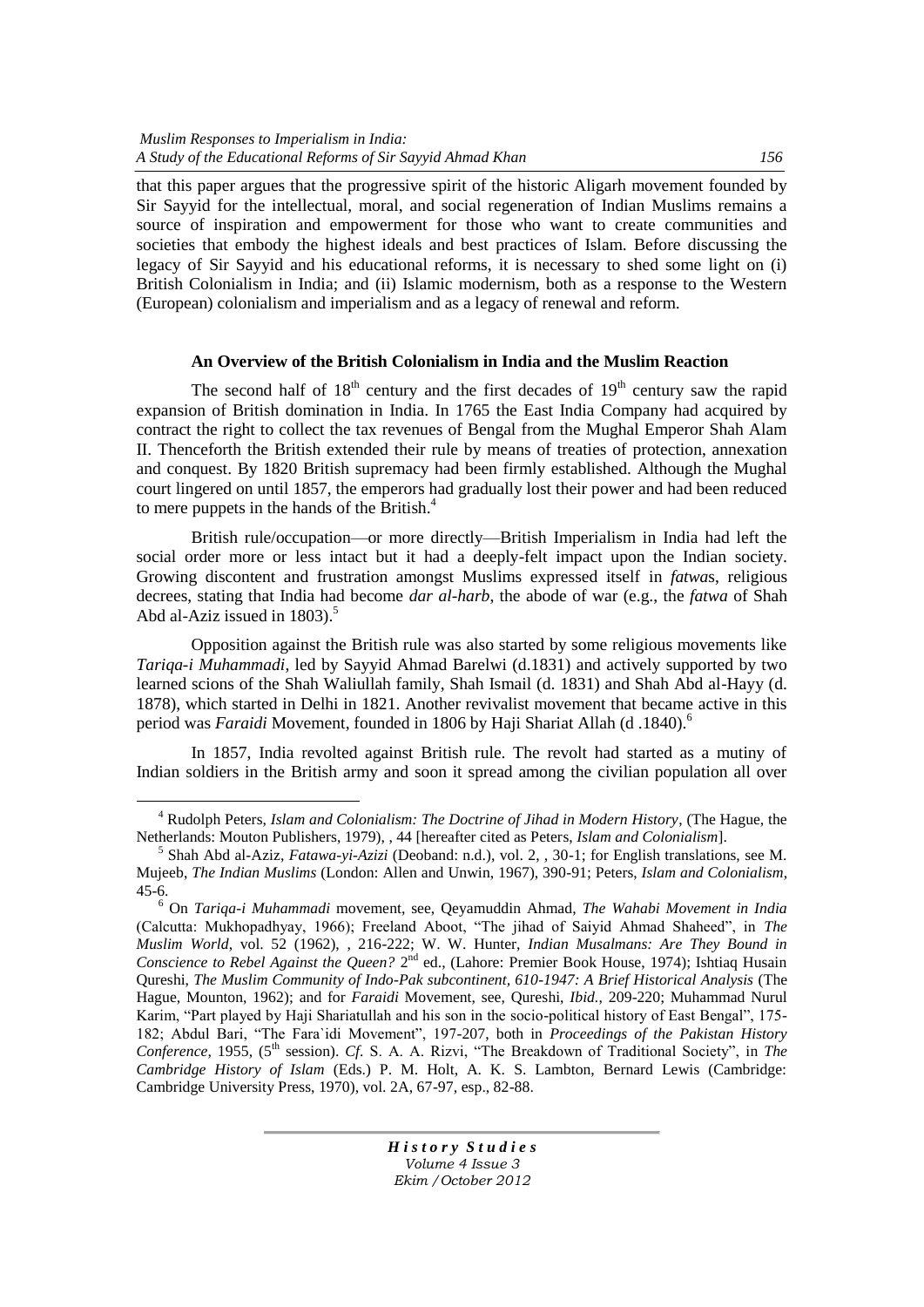north and central India. It seemed that at the local level, adherents of *Tariqa-i Muhammadi* played a certain role and in many places *fatwa*s were proclaimed against the British.<sup>7</sup> There were three main interpretations offered by *Ulema* and Muslims about British rule in India: (i) declaring India as the *dar al-harb*, the abode of war; (ii) declaring jihad as an obligatory duty for Muslims; and (iii) that jihad is only allowed in case of oppression or obstruction of the Muslims in the exercise of their faith, impairing the foundation of some of the pillars of foundation of Islam.<sup>8</sup>

Also there were counter *fatwa*s such as the *fatwa* of the North Indian *Ulema*, a decision of Muhammadan Literary Society of Calcutta<sup>9</sup> and published articles by known scholars like Sir Sayyid Ahmad Khan. They simply stated that Indian Muslims were not obliged by their religion to rebel against the British. The following long passage from Rudolph Peters' *Islam and Colonialism* makes this much clearer, as it summarizes the whole situation very straightforwardly and comprehensively:

*The need to come to a new interpretation of the doctrine of jihad was felt after the defeat of the jihad-movements and the subsequent conquest awareness of Moslem thinkers of the fact that the colonial powers were firmly established in large parts of the Islamic world. They realized the futility of the large-scale armed resistance in the face of the military superiority of the colonial rulers. Some of them justified their position … [and thus] they left the jihad obligation basically intact, but regarded it as being temporary suspended. The Moslem modernists, however, followed a different path by elaborating a new interpretation that restricted the obligation to wage jihad….*

*This new interpretation was first formulated [by such modernist thinkers like Sir Sayyid] in India. … Realizing that British rule was firmly rooted in India, that close cooperation with the British was the only means of putting an end to this discrimination, and that continuation of British rule would protect them from Hindu domination, they [Muslim modernists] wanted to win the favor of the British by showing that Moslems could be loyal subjects of the British Crown. … Sayyid Ahmad Khan, their most outstanding intellectual representative, supplied this new interpretation by restricting the scope of jihad-obligation to wars for religious reasons, i.e. armed struggle in order to defend Moslems against religious oppression, and excluding from it wars for temporal reasons like e.g. wars for territorial conquest or armed resistance against civil oppression.<sup>10</sup>*

*H i s t o r y S t u d i e s Volume 4 Issue 3 Ekim /October 2012*

 $\overline{a}$ 

<sup>7</sup> Zia-ul-Hasan Faruqi, *The Deoband School and the Demand for Pakistan* (London: Asia Publishing House,1963), , 16-20; R. C. Majumdar, *The Sepoy Mutiny and the Revolt of 1857* (Calcutta: Mukhopadhyay, 1963), , 59,113, 318-19,400-1; see also, Peters, *Islam and Colonialism*, 180.

<sup>8</sup> Bahadur Ahmad Khan, *Review on Dr Hunter`s Indian Musalmans: Are they bound in conscience to rebel against the Queen* (Benaras: Medical Hall Press,1872), , xviii, as quoted in Peters, *Islam and Colonialism*, 51.

<sup>9</sup> See, Lini S. May, *The Evolution of Indo-Muslim Thought after 1857* (Lahore: Sh. Muhammad Ashraf, 1970), 24-28; P. Hardy, *The Muslims of British India* (Cambridge: Cambridge University Press, 1972), 108-115.

<sup>10</sup> Peters, *Islam and Colonialism*, 160.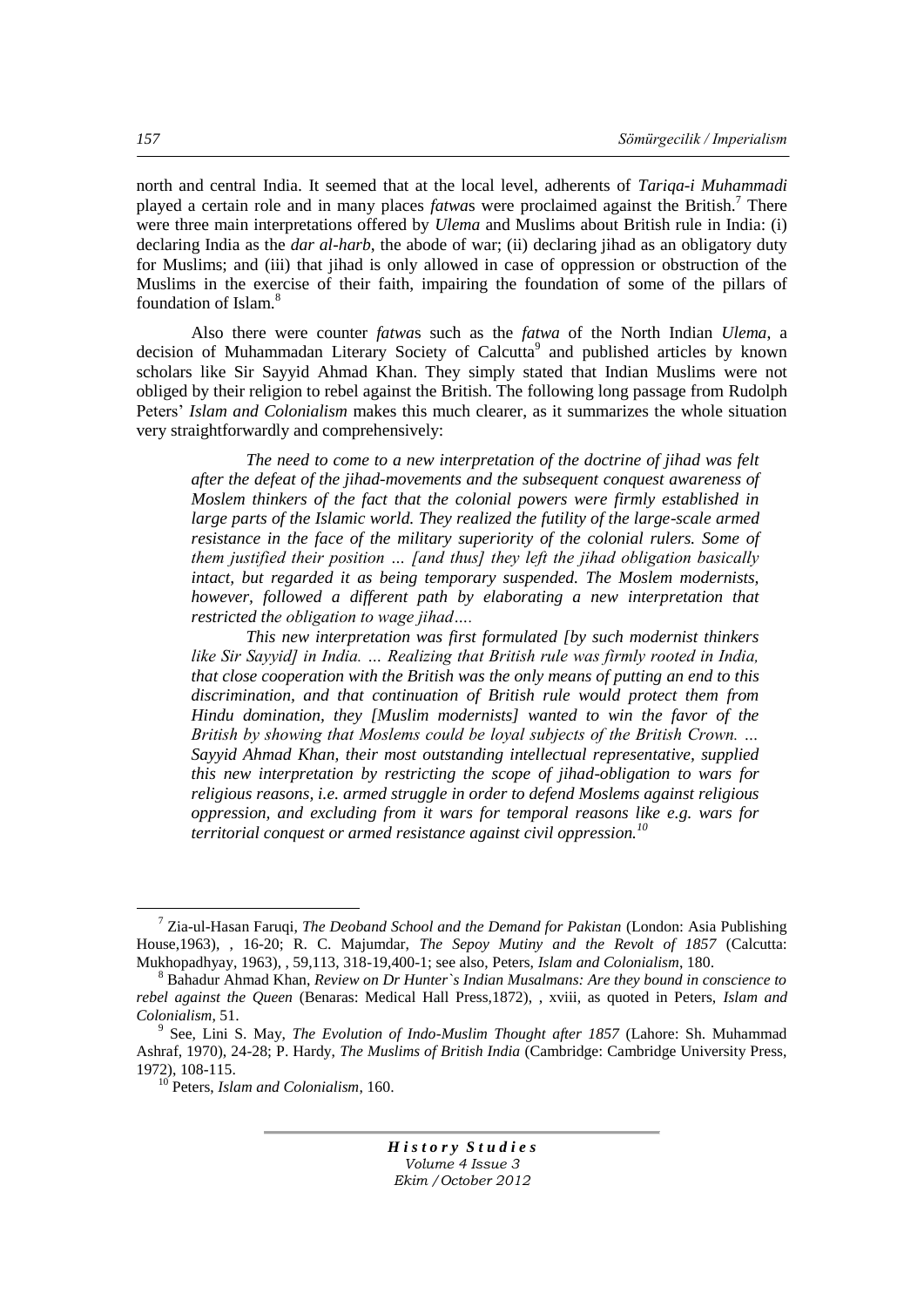It is in light of this background that this paper highlights the contribution of reformer Sir Sayyid Ahmad Khan in the field of education as a response to the British Imperialism in India.

## **Islamic Modernism: A Response to European Imperialism Legacy of Reform (18th -20th Century)**

Islam—not only as a faith but also as a source of identity and an important factor in social relations and politics—acts as a "common thread" in the Muslim states, which otherwise are diverse. These range from the "Islamic Republic of Iran to the secular republics in the Arab world or Indonesia, from monarchies in the Arab world, Nigeria (where monarchies rule over provinces), and Brunei, to democracies in Turkey, Pakistan, Bangladesh, and Malaysia."<sup>11</sup> It also has played an important role in the struggles for liberation from colonialism in Sub-Saharan Africa, South and Southeast Asia and in the Middle East. In various stages of the colonial era, Islamic organizations, thinkers, and political leaders have played an important part in shaping Muslim politics. The legacy of colonialism and imperialism is the key in explaining the unity of different experiments in the Muslim world. Just as Islam, ethnic identity, social characteristics, and other indigenous religious and cultural factors can explain the commonalities between Muslim states—and on the contrary, economics, ideology, and leadership can explain divergences and discrepancies—colonialism too can explain the points of convergence and divergence in experiences with state formation across the Muslim world. Muslims were ruled by different colonial powers. In much of Africa, Asia, and the Arab world, the British and the French ruled over vast Muslim territories (including India, which now constitutes India, Pakistan, and Bangladesh.<sup>12</sup> The Dutch ruled over territories that later became Indonesia, and the Germans, Spanish, Portuguese, and Russians held Muslim territories in East Africa, the Philippines, Malaya (the present Malaysia), the Caucasus, and Central Asia. Although the defining characteristics of colonialism were at work in all of these areas, there were differences in how colonial powers ruled their colonies. There were even differences in how the same colonial powers exerted and exercised power and influence in different territories. There are thus fundamental similarities between various Muslim polities as there are particularities, which have their roots in history, and more important, with the experience of each colonial territory.<sup>13</sup> Although the "colonial era lasted less than a century", writes S. V. R. Nasr, it forever "changed all aspects of geography, economy, social relations, and politics in the areas that it ruled."<sup>14</sup>

The colonization of Muslim territories began with the rise of European empires, the conquest of India, and the scramble for Africa in the  $19<sup>th</sup>$  century. The colonial era ended after World War II, when Britain and France withdrew from the majority of their colonial territories. By the mid-1970s most of the Muslim dominated territories, from Sub-Saharan Africa to Southeast Asia, had gained independence from imperialism and constituted either

 $\overline{a}$ 

<sup>&</sup>lt;sup>11</sup> S. V. R. Nasr, "European Colonialism and the Emergence of Modern Nation States", in Esposito (Ed.), *The Oxford History of Islam*, *Oxford Islamic Studies Online*, http://www.oxfordislamicstudies.com/article/book/islam-9780195107999/islam-9780195107999 chapter-13 (accessed Oct 23, 2012).

<sup>&</sup>lt;sup>12</sup> Pakistan came into existence in 1947 after the division of India into two nation-states and Bangladesh, as a fraction of Pakistan, in 1971.

 $^{13}$  Ibid., 551-2.

<sup>14</sup> Ibid*.*,552.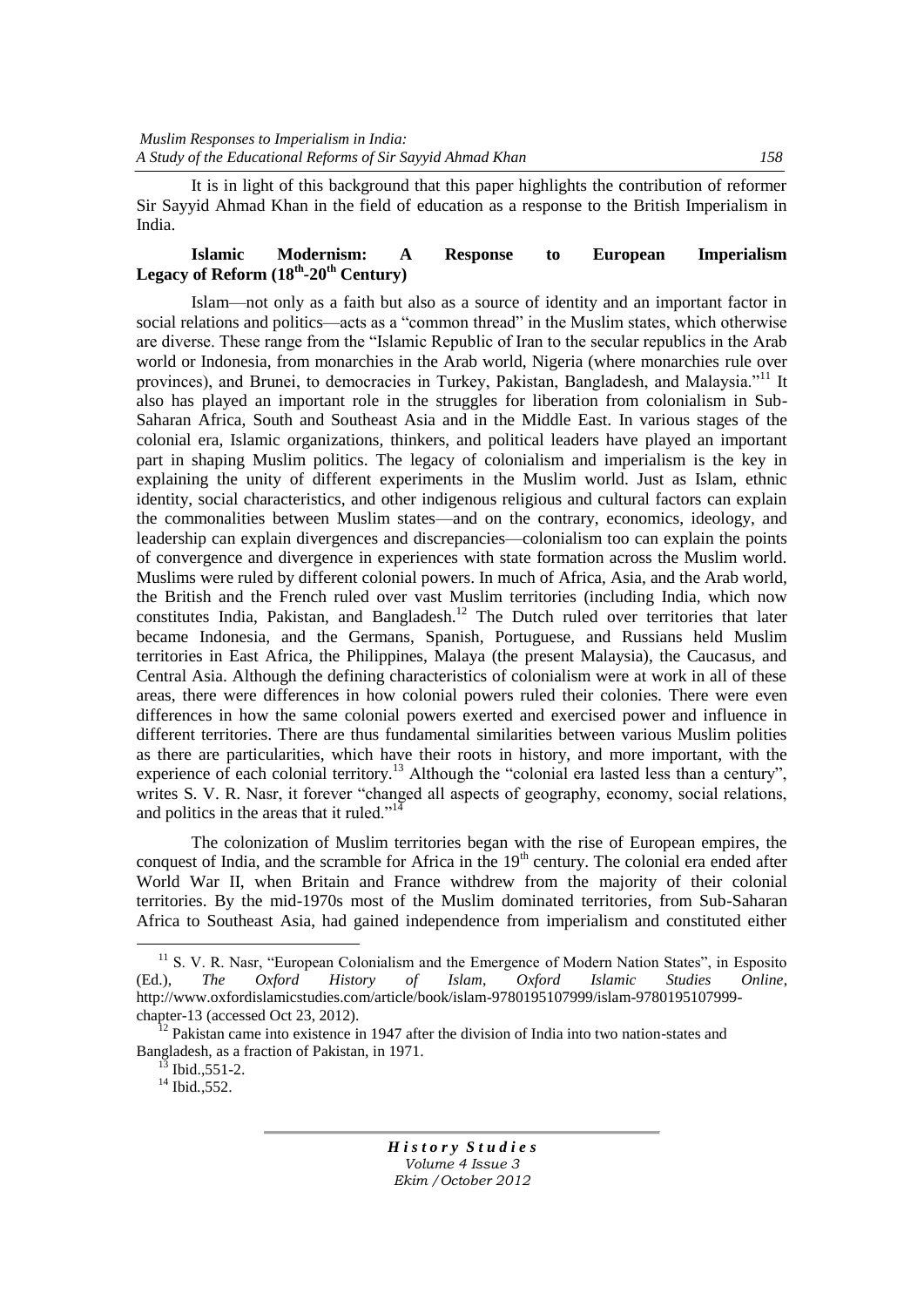independent Muslim states or became parts of independent non-Muslim states. Still the legacy of colonialism/imperialism continued to shape and reshape their "polities, economies, and societies<sup>",15</sup>

Since the mid-19<sup>th</sup> century, Muslim scholars and thinkers (including those in South Asia) have contributed greatly to the development and dissemination of Islamic reformist and modernist discourse. Their contribution—and in the context of the Indo-Pakistan subcontinent, especially those by Sir Sayyid, Muhammad Iqbal, Fazlur Rahman and such other eminent personalities, thinkers and reformers—are acknowledged by Muslims as well as Western (Orientalists/Islamicists) scholars alike, agreeing that the "emergence of Muslim modernist reformers in the Indo-Pakistani subcontinent was a momentous event with far-reaching consequences." At the same time, it is true that these scholars hold different opinions, diverse positions, and dissimilar views about the "nature and relative importance of the factors that caused this important development."<sup>16</sup>

Some Western scholars have seen this phenomenon—of the response of Muslim modernist thinkers to imperialism/colonialism—as representing a reaction to the British presence and rule in India and influences emanating from this presence, but different scholars have accorded varying degrees of importance to different aspects of British influence. For example, Bruce B. Lawrence has attributed it mainly to "commercial expansion emanating from north-Western Europe", while H. A. R. Gibb has stressed the impact of British education on India's Muslim elite.<sup>17</sup> Similarly, some contemporary Muslim scholars, like Fazlur Rahman, have also considered influences resulting from the British presence as significant in the generation and evolution of Islamic modernist and reformist discourses in Indo-Pakistani subcontinent. $18$ 

Clearly, the historical and socio-political context of post-Mughal India, including the impact of British education, made some form of reaction to the British imperialism/colonialism inevitable. As in other Muslim societies, in India, too, responses to the multi-faceted British influence and challenge have spanned the spectrum, in the words of Hafeez Malik, from total rejection to total embrace to synthesis: (i) total rejection of these influences and the advocacy of a strict observance of Islam, later followed by the development of Islam-based models of government and resistance to the British conquest; (ii) total embrace of European-style modernity; and (iii) synthesis, represented by Islamic modernism.<sup>19</sup> No doubt, many diverse factors were responsible for both the multiplicity of Muslim responses to the British challenges and to the emergence of reformist discourse in India. In spite of their differences regarding the principal impetus behind the emergence of the Islamic modernist phenomenon—whose bases were laid, in the Indian subcontinent, by Sir Sayyid Ahmad Khan—most scholars agree that

*H i s t o r y S t u d i e s Volume 4 Issue 3 Ekim /October 2012*

 $\overline{a}$ 

 $15$  Ibid., 552. For a detailed discussion on the "Intellectual" and "economic" legacy, and of "social impact" of colonialism, see Nasr, Ibid., 549-599.

<sup>&</sup>lt;sup>16</sup> Hassan, "Islamic Modernist and Reformist Discourse in South Asia", 159.

<sup>&</sup>lt;sup>17</sup> Bruce B. Lawrence, "Islam in South Asia", in *The Oxford Encyclopedia of Modern Islamic World*, (Ed.) John L. Esposito, (New York: Oxford University Press, 1999), 2: 282 [hereafter abbreviated as *OEMIW*]; H. A. R. Gibb, *Modern Trends in Islam* (Chicago: University of Chicago Press, 1947), 63.

<sup>&</sup>lt;sup>18</sup> See, Fazlur Rahman, "Revival and Reform in Islam", in *Cambridge History of Islam*, vol. 2, 641.

<sup>19</sup> Hafeez Malik, *Sir Sayyid Ahmad Khan and Islamic Modernism in India and Pakistan* (New York: Columbia University Press, 1980) , 8 [hereafter cited as Malik, *Sir Sayyid Ahmad Khan*]; see also Hasan, "Islamic Modernist and Reformist Discourse in South Asia", 160.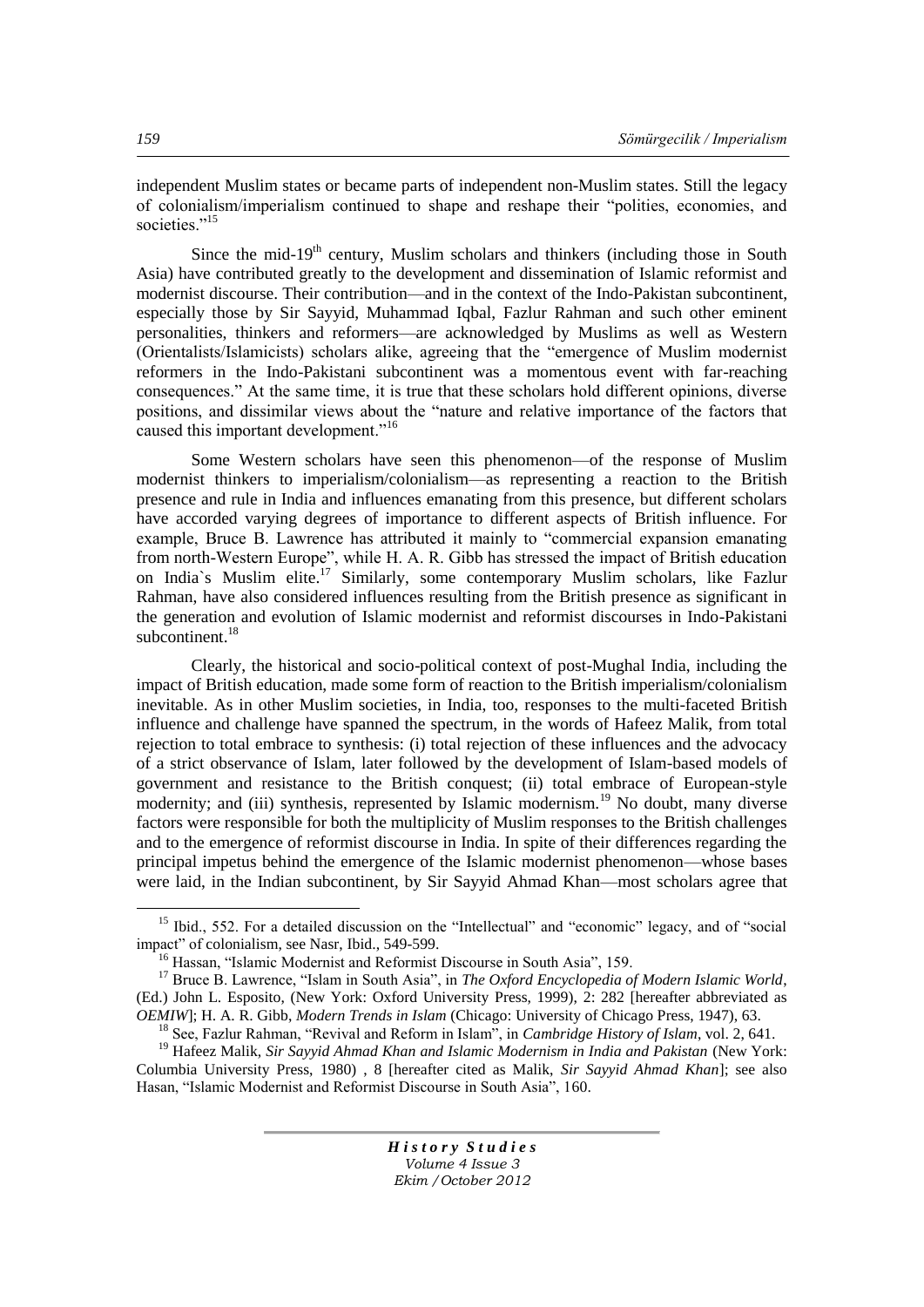"Islamic modernists advocate flexible, continuous interpretation of Islam" in order to "reform" the Muslim tradition and law that have become "outdated, fossilized, or harmful" by scrutinizing those aspects in light of Islam's normative sources—the Qur'an and the authentic Sunnah.<sup>20</sup>

Since the time of its pioneering figures (Sir Sayyid in India/South Asia, and Al-Afghani in the Middle East), Islamic modernism in South Asia especially has evolved in an uneven fashion. But the conditions that led to this development in South Asia are similar and comparable to those in other Muslim countries and societies—whether in the Southeast Asia, in the Middle East, or in Africa—including the authoritarianism of most post-independence governments, the disappointing results of modernization policies, which have not mitigated socio-economic disparities, the manipulation of religion by political leaders, and for Bruce Lawrence, the most "profound change" for the Muslims of India came not through the "decline" of Mughals, the attrition of indigenous groups, or the persistence of Shi`i politics, but rather through the advent of the British.<sup>721</sup>

Although modern Islamic reform is often simply presented as a response to the challenge of the West, in fact its roots are both "Islamic (its revivalist tradition) and Western (a response to European colonialism)". Islam possesses a rich, long tradition of "Islamic revival". (*tajdid*) and reform (*islah*)". Down through the ages, individuals and organizations undertook the renewal of the community in times of weakness and decline, responding to the apparent gap between the Islamic ideal and the realities of Muslim life.<sup>22</sup> As with all things, a return to the fundamentals of Islam—the Qur`an, the life of Prophet Muhammad (pbuh), and the early Muslim community—offered the model for Islamic reform.

Islamic modernism throughout the Muslim world called for a reformation (*islah)* and reinterpretation (*ijtihad*) of Islam. Responding to the plight of Muslim communities and the intellectual and religious challenge of the West, Islamic modernism sought to bridge the gap between Islamic traditionalists and secular reformers or conservative religious scholars, characterized by following and emulating the past blindly (*taqlid*), and Western secular elites, regarded as uncritical in their imitation of the West and insensitive to Islamic tradition. The blame for the backwardness and plight of the Muslim community was credited to the *Ulama`s* static sanctification of Islam`s classical or medieval formulations and their resistance to change; so Islamic modernists wished to produce a new synthesis of Islam with modern science. John L. Esposito, regarding this situation, claims:

*Islamic modernists of the nineteenth and twentieth century, like secular reformers were open to accommodation and assimilation; they wished to produce a new synthesis of Islam with modern sciences and learning. Thus they distanced themselves from the rejectionist tendency of religious conservatives as well as* 

 $\overline{a}$ 

<sup>&</sup>lt;sup>20</sup> David Commins, "Modernism", in *OEMIW*, 3:118.

<sup>21</sup> Bruce Lawrence, in *OEMIW*, 2: 282.

<sup>22</sup> John L. Esposito, *The Islamic Threat: Myth or Reality?* (New York: Oxford University Press. 1993), 49; John O. Voll, "Renewal and Reform in Islamic History: *Tajdid* and *Islah*", in *Voices of Resurgent Islam* (Ed.), John L. Esposito (New York: Oxford University Press, 1983), 45.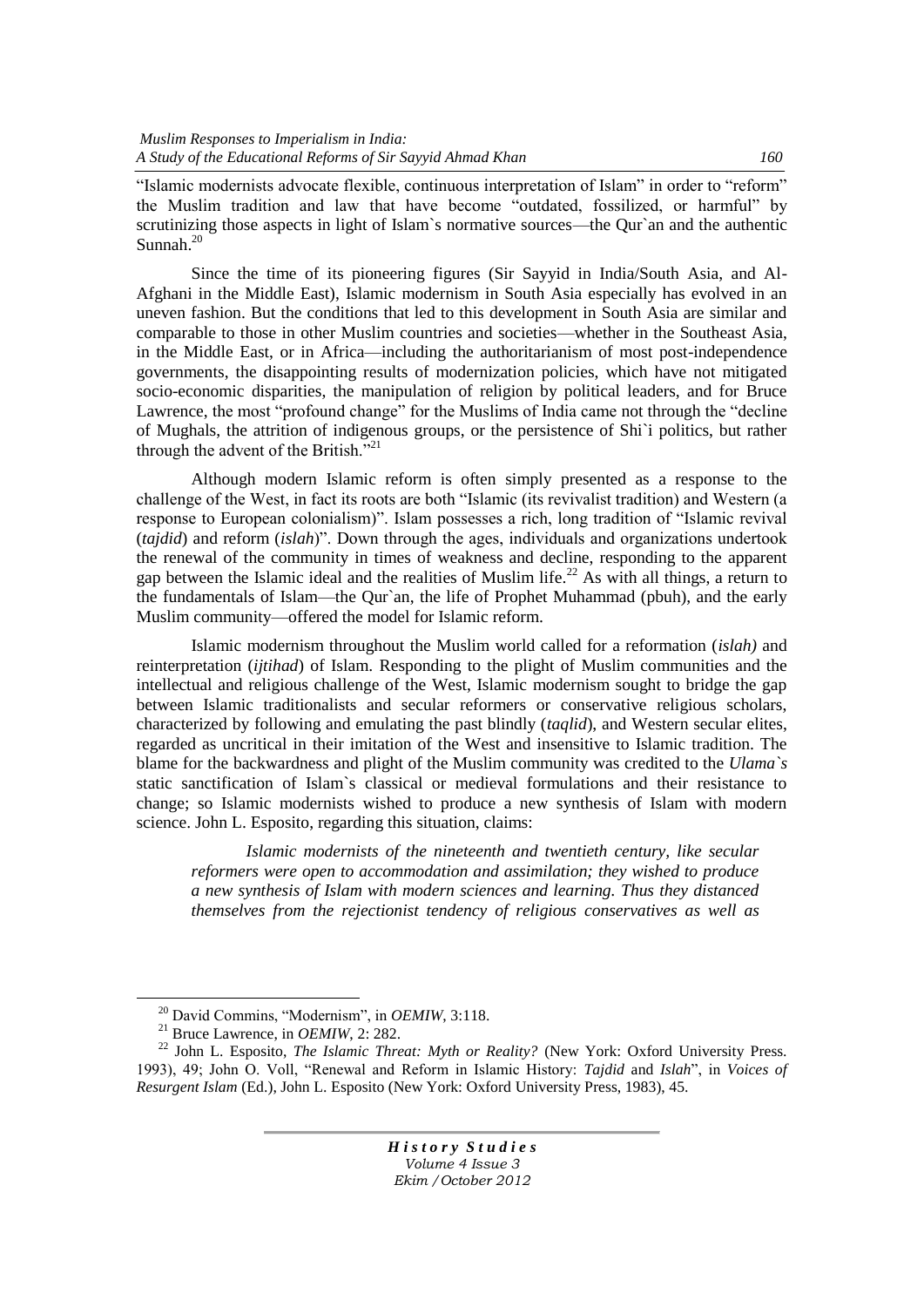*western-oriented secular reformers who restricted religion to the private life, and they looked to the west to rejuvenate state and society.*<sup>2</sup>

Islamic modernism had an ambivalent attitude toward the West, a simultaneous attraction and repulsion. Europe was admired for its strength, technology and political ideas of freedom, justice, and equality, but often rejected for its imperialist goals and policies. Reformers like Afghani, Abduh, Sir Sayyid, and Iqbal, argued the compatibility of Islam with modern science and the best of Western thought. They preached the need and selective synthesis of Islam and modern Western thought; condemned unquestioned veneration and imitation of the past; reasserted their right to reinterpret (*ijtihad*) Islam in light of modern conditions; and sought to provide an Islamically based rationale for educational, legal, and social reform to revitalize a dormant and impotent Muslim community. … Islamic modernism [in contrast to  $18<sup>th</sup>$  century revivalist movements which sought to restore a pristine past] wished to reformulate its Islamic heritage in response to the political, scientific, and cultural challenge of the West. It provided an Islamic rationale for accepting modern ideas and institutions, whether scientific, technological, or political (constitutionalism and representative government). For most of these reformers, the renaissance of the Muslim community was the first step to national independence or liberation from the hated yoke of colonialism—the restoration of Muslim power. Muslims, they believed, must look to Islam, their source of strength and unity, but learn the secrets of Western power in order to cast off foreign rule and regain their identity and autonomy.<sup>24</sup>

As a result, Muslim reformers emphasized the "dynamism, flexibility, and adaptability" during the early development of Islam, characterizing this time period as having been distinguished by Islamic accomplishments in the sciences, law, and education.<sup>25</sup> In the Middle East, Afghani, who epitomized the concerns and program of Islamic modernism, argued that reason, philosophy, and science were not foreign to Islam, were not simply the products of West, or as Adeed Dawisha argues, that "Islam was in harmony with the principles discovered by scientific reason; [it] was indeed the religion demanded by reason.<sup>326</sup> Afghani advocated for an Islamic renaissance, which would unite the Muslim world while simultaneously confronting the cultural threat posed by adaptation of Western ideals. Abduh, on the other hand, was the developer of the intellectual and social reformist dimensions of Islamic modernism. Afghani is considered one of the catalysts of Islamic modernization, with Muhammad Abduh seen as one of its great synthesizers. Abduh is even seen as the "Father of Islamic Modernism" in the Arab world. They sought to reform Muslim's "clinging to the past" and "backwardness," which had been brought on by a retreat into orthodoxy caused by Mongol domination. Afghani and Abduh did so by attempting to reach a compromise between Islamic law and modernity.<sup>27</sup> Meanwhile, in South Asia (or the Indian subcontinent) Sir Sayyid devoting his life to religious, educational, and social reform—called for a bold new theology and reinterpretation of Islam to respond to modern change; and acceptance, not rejection, of what was best in the Western thought; and Muhammad Iqbal—combining what he thought to

 $\overline{a}$ 

 $23$  Esposito, "Contemporary Islam", 647.

<sup>24</sup> Esposito, *The Islamic Threat*, 55-56.

<sup>25</sup> John L. Esposito, *Islam: The Straight Path* (New York: Oxford University Press, 1998), 127.

<sup>26</sup> Adeed Dawisha, *Arab Nationalism in the Twentieth Century: From Triumph to Despair* (Princeton: Princeton University Press, 2003) 19.

<sup>27</sup> Esposito, *Islam: The Straight Path*, 130.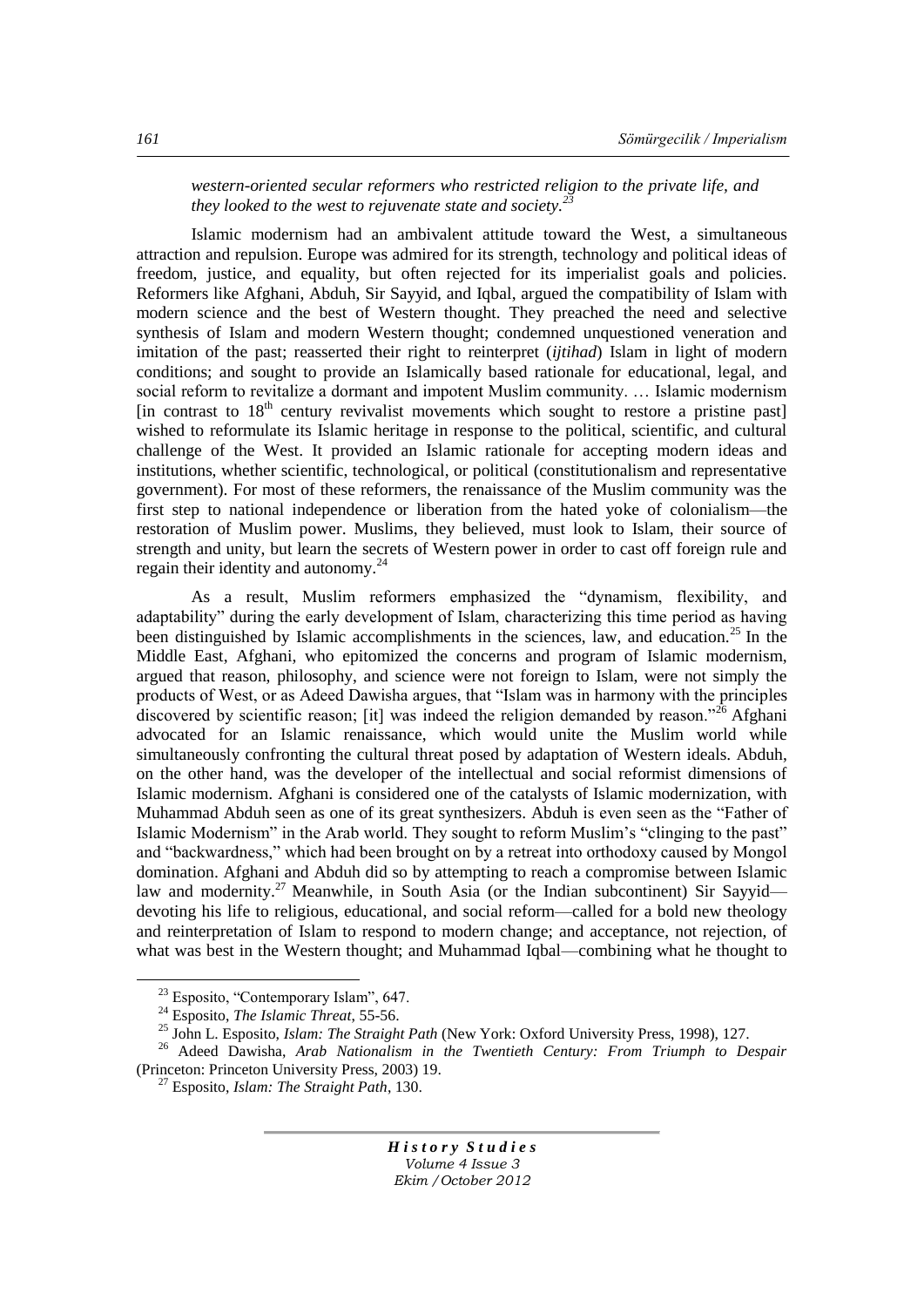be best of the East and the West, his Islamic heritage and Western philosophy to produce his own synthesis and reinterpretation of Islam—called for the reconstruction of religious thought (in Islam) to revitalize the Muslim *Ummah*.

# **Sir Sayyid Ahmad Khan: Life and Legacy**

Sir Sayyid was a product of British ruled post-Mughal India. Sir Sayyid was born in Delhi, the capital of the Mughal Empire, on 17 October 1817. His family had migrated from Herat (now in Afghanistan) in  $17<sup>th</sup>$  century CE.<sup>28</sup> Sir Sayyid was born at a time when rebellious governors, regional insurrections and the British colonialism had diminished the extent and power of the Mughal state, reducing its monarch to figurehead status. He received an education traditional to the Muslim nobility in Delhi and later studied mathematics, astronomy, medicine and Islamic jurisprudence. In a nutshell, Sir Sayyid had a formal education (strictly traditional) which was never completed as he ceased his schooling at the age of 18, but he reached out, through his personal study and independent investigation, to new horizons of intellectual creativity and laid groundwork for a modern interpretation of Islam, especially after the Mutiny of 1857.<sup>29</sup> Under British rule, Indian Muslims` social, economic, and political positions had been severely eroded. This reality had a profound impact on Sir Sayyid`s intellectual development.

Sir Sayyid was the eldest of the five prominent Muslim modernists whose influence on Islamic thought and polity was to shape and define Muslim responses to modernism in the latter half of the nineteenth century. Like the other modernists of his time discussed above, Sir Sayyid was deeply concerned with the state of Muslims in a world dominated by European colonial powers.

Being an educational and political leader of Muslims who were living under British colonial rule in India, Sir Sayyid developed the concepts of religious modernism and community identity that mark the transition from Mughal India to the rise of representative government and the quest for self-determination. In other words, Sir Sayyid surveyed the abysmal and appalling state of Muslim community in India after the Sepoy Uprising of 1857, which resulted in formal British colonial rule and the end of Muslim dominance in the Indian subcontinent. The Sepoy Uprising, or the first 'war of Independence'<sup>30</sup> as Indians call it, was a decisive and significant event in the history of Indian Muslims and it deeply influenced the development and progression of Sir Sayyid's thinking. The 1857 Uprising was also "an 'archaic' attempt" of Indian Muslims to recover their lost power in India; but its failure, due to the lack of organization, spelt the disintegration and collapse of the feudal structure of Muslim society. This defeat was accepted as final by Indian Muslims in the second half of the  $19<sup>th</sup>$ century, and they felt the need for a "new kind of leadership—a leadership of adjustment—to

 $\overline{a}$ 

<sup>28</sup> For the biographical details see, among others, Altaf Hussain Hali, *Hayat-i-Javed (A Biographical Account of Sir Sayyid*), English Trans. K. H. Qadiri and David J. Mathews (Delhi: Idarah-i Adabiyat-i Delli, 1979); George F. Irving Graham, *The Life and Work of Syed Ahmad Khan* (Delhi: Idarah-i Adabiyat-i Delli, [1885]1974).

<sup>&</sup>lt;sup>29</sup> Hafeez Malik, "Ahmad Khan, Sayyid", in *OEMIW*, I: 54; D. Lelyveld, "Ahmad Khan (Sir) Syed", in *EIMW*, I: 32.

<sup>30</sup> Aziz Ahmad, *Studies in Islamic Culture in the Indian Environment* (London: Oxford University Press, 1964; published in India by Oxford in 1999), 55.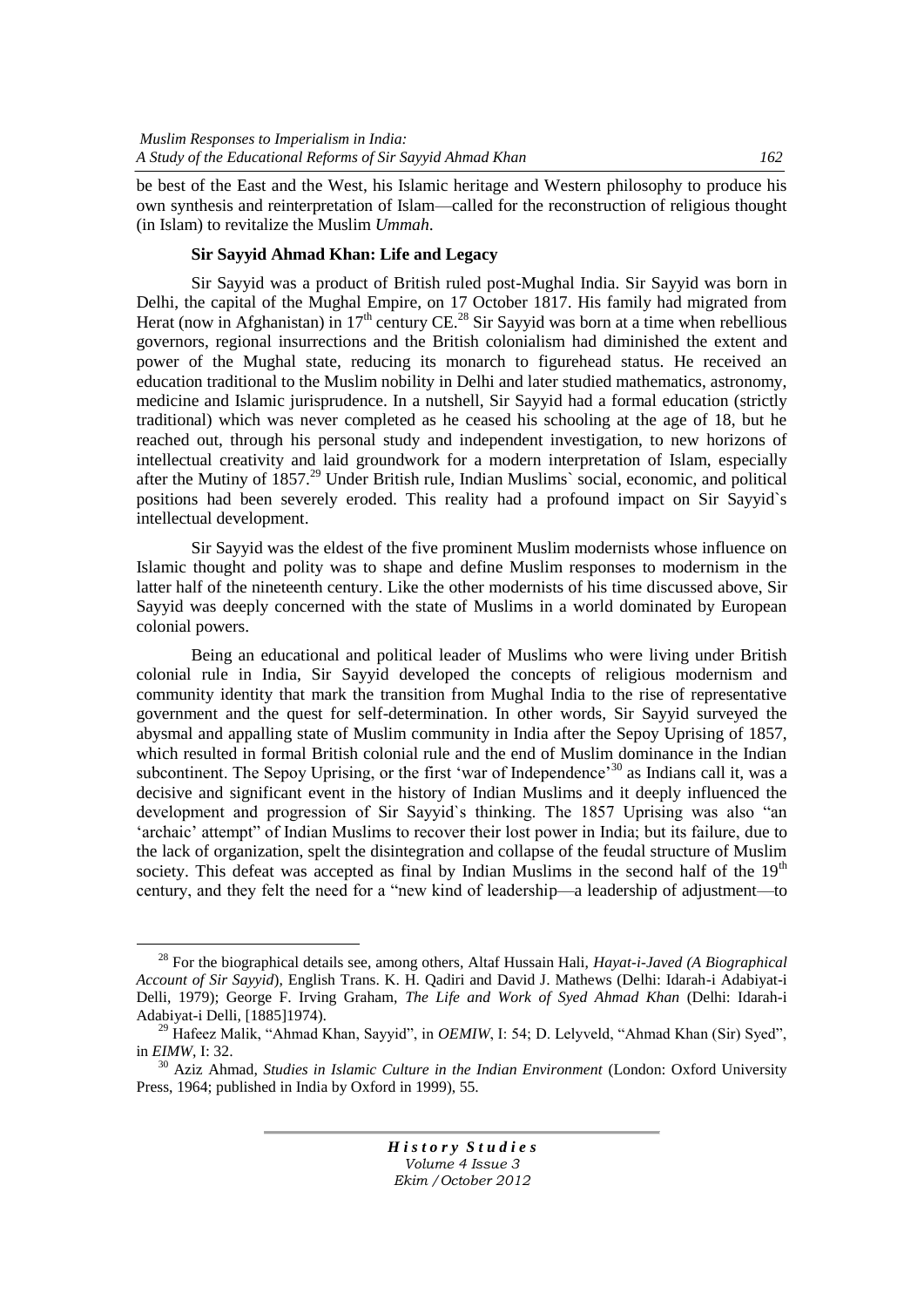find a *modus vivendi* with the British rulers and their resurgent Hindu compatriots."<sup>31</sup> From 1858 to 1898, this leadership was provided by Sir Sayvid, thrust upon him by "historical circumstances within India. $^{32}$ 

Sir Sayyid`s response to the challenge of the West, or more directly, to the British presence (colonialism and imperialism) in India was, in Aziz Ahmad's words, "a complete surrender to the impact of modern ideas", as he was concerned with "only a fraction of the Muslim world—the Indian Muslims.<sup>333</sup> Most importantly, it convinced him that the best of Western civilization could and should be assimilated by the Muslims because the "pure" Islam taught by the Qur'an and lived/ practiced by Prophet (pbuh) was not simply unopposed to Western civilization but was, in fact, its ultimate source and inspiration. To put this in other words, the first two decades after 1857 witnessed Sir Sayyid`s increasing preoccupation with the prevailing conditions of Muslims in India. Like the Muslim modernists in Central Asia and the Ottoman Empire, Sir Sayyid espoused the causes of: (i) rationalism in Islam, which established a new orientation—that religion existed as an aid to man`s progress, and man did not exist just for religion; (ii) social reforms patterned after Western culture; (iii) modern education through English, and (iv) Muslim nationalism. His thesis also emphasized that (v) civilizations do not belong to nations, but to man. Consequently, progress and prejudice, advancement and narrow-mindedness, could not coexist. To accomplish the goals of his normative values, Sir Sayyid endeavored to establish Muslim-British rapprochement in India.<sup>34</sup>

Perceiving Muslims as backward and in need of education, Sir Sayyid undertook three major projects designed to increase public involvement in educational and social arenas:

To "initiate an ecumenical movement in order to create understanding between Muslims and Christians;" that is, he spearheaded a modernist movement that saw no genuine conflict between Islam and Christianity because of their common moral message;

To "establish scientific organizations that would help Muslims to understand the secret of [the] West's success;" that is, the establishment of Aligarh Scientific Society in1865—a translation society to make Western thought more accessible; and

To "analyze objectively the causes for the 1857 revolt."<sup>35</sup>

For Sir Sayyid, Muslims needed to change the way they saw and responded to the modern world. For that purpose, he devoted his life to religious, educational, and social reform. Like Afghani and 'Abduh, he called for a bold new theology or reinterpretation of Islam and acceptance, not rejection, of what was best in Western thought. In Esposito`s words, he called for a new theology to respond to the modern change.<sup>36</sup> He wanted to show that he was reclaiming the original religion of Islam, which God and His Messenger had disclosed, not that religion which the *Ulama* and the preachers had fashioned. His interpretation of Islam was guided by his belief that Islam was compatible with reason and the laws of nature and, therefore, in perfect harmony with modern scientific thought. He argued that Islam`s teachings

 $\overline{a}$ 

<sup>31</sup> Ibid*.*

<sup>32</sup> Ibid*.*, 59.

<sup>33</sup> Ibid*.*, 59.

<sup>34</sup> Malik, *Sir Sayyid Ahmad Khan*, 8-9.

<sup>&</sup>lt;sup>35</sup> Malik, "Ahmad Khan, Sayyid", in *OEMIW*, I: 58.

<sup>36</sup> Esposito, *The Islamic Threat*, 58.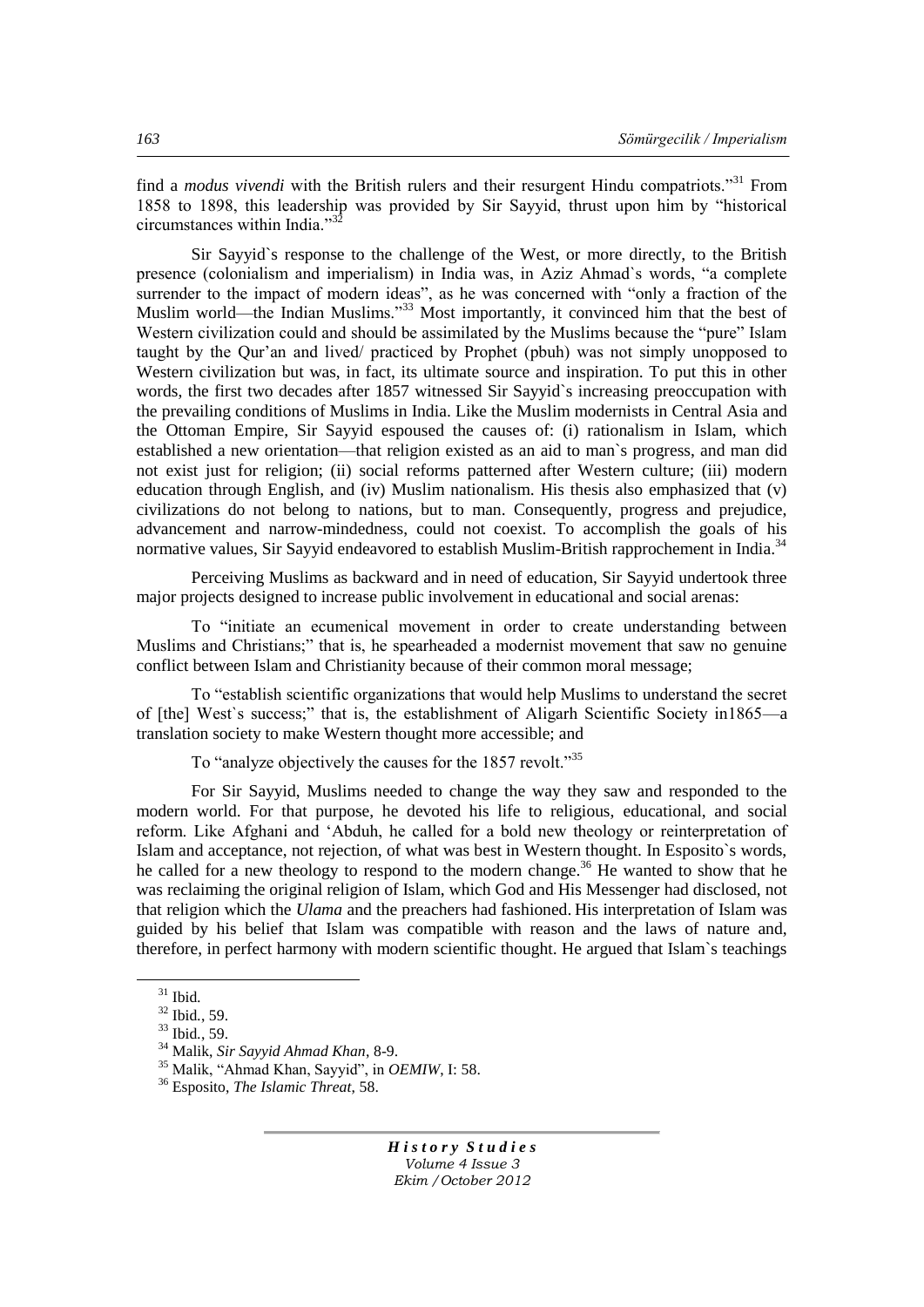concerning God, the Prophet, and the Qur'an are compatible with modern science, which involves discovery of the work of God in natural laws; in other words, Sir Sayyid argued that Islam is "in full correspondence with reason."<sup>37</sup> Furthermore, he equated reason with understanding and considered it an acquired quality that enables human beings to distinguish between good and bad, right and wrong, proper and improper. According to Sir Sayyid, who used terms like understanding, reason, and intellect interchangeably, the only criterion for a person having reason, intellect, or understanding is behavioral rather than substantive.

#### **Educational Reforms (Projects and Program) of Sir Sayyid**

Sir Sayyid`s educational program was meant to change the intellectual, political, and economic destiny of Muslim India, and had its humble beginnings in 1864, when he founded the Aligarch Scientific Society for the introduction of Western sciences primarily among Muslims in India.<sup>38</sup> The Society translated works on physical sciences into Urdu and published a bilingual journal, *Aligarh Institute Gazette* (1866)*.* <sup>39</sup> The objectives of the Society, as noted by Altaf Hussain Hali in *Hayat-i-Javed*, were: 1) to translate works from English or other European languages into native languages for common use among the people; 2) to search for and publish rare and valuable oriental works; 3) to publish any periodical which may improve the native mind; etc. $40$ 

What did the Society accomplish? Its planning and the approved projects reflect largely Sir Sayyid`s orientation toward the sciences and their relevance to contemporary India. The Society "translated forty European books dealing with history, political science, meteorology, electricity, algebra, geometry, calculus, hydrology, and agriculture."<sup>41</sup> At the inauguration of the *Scientific Society*, George F. Irving Graham praised the efforts of Sir Sayyid and said that:

*For the first time in the annals of Hindustan has a Mohammedan gentleman, alone and unaided, thought over and commenced a Society in order to bring the knowledge and literature of the nations of the Western world within reach of immense masses of the people of Eastern.<sup>42</sup>*

In 1864, Sir Sayyid founded a modern school at Ghazipur, and in 1868 promoted the formation of educational committees in several districts of northern India. During his visit to England from May 1867 to October 1870, he internalized positive aspects of British culture including the value system of modern scientific education; and in order to study British educational institutions, he visited the universities of Cambridge and Oxford. Fully equipped

 $\overline{a}$ 

<sup>37</sup> Christian W. Troll, *Sayyid Ahmad Khan: A Reinterpretation of Muslim Theology* (New Delhi: Vikas Publishing House, 1978), 257.

<sup>38</sup> Aziz Ahmad, *Islamic Modernism in India and Pakistan* – 1857-1947, (London: Oxford University Press, 1967) , 36-7. [Hereafter cited as Ahmad, *Islamic Modernism*].

<sup>39</sup> *Ibid.*, 37; Malik, *Sir Sayyid Ahmad Khan,* , 89; see also Dr Ali Ahmad, *Sir Sayyid Ahmad Khan on Education*, (Aligarh: Publication Division, Aligarh Muslim University, 2006), 18-19.

<sup>40</sup> *Proceedings of the First Meeting of the Scientific Society*, Ghazepur, Jan. 9, 1864, *Fikr-o-Nazr*  (Aligarh), April 1963, ,8; see also Hali, *Hayat,* , 86-4-6; Malik, *Ibid.*, 86.

<sup>41</sup> Malik, *Ibid*., 88.

<sup>42</sup> Graham, *The Life and Work of Syed Ahmad Khan*, 72.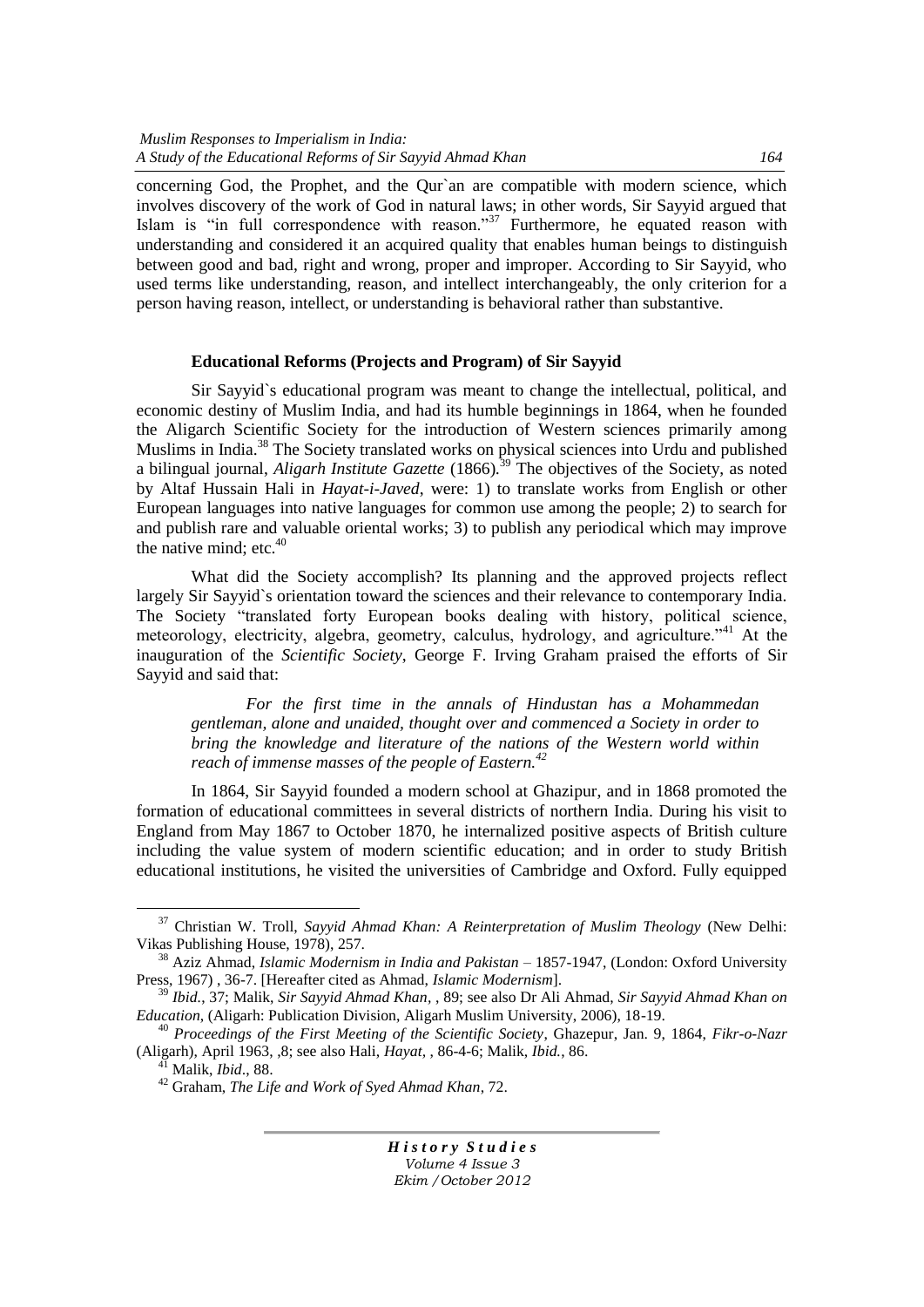with modern ideas and orientations, upon returning he prepared his blueprint for the higher education of Muslims and laid the foundation of the Muhammadan Anglo-Oriental College (MAOC) at Aligarh in 1874, modeled on Cambridge University.<sup>43</sup> In 1920 the College became Aligarh Muslim University (AMU). Meant primarily for Muslims, it was interdenominational, providing *Sunni* and *Shia* theological education, and included Hindu students as well. It aimed, in the words of Aziz Ahmad, at the liberalization of ideas, broad humanism, a scientific world view, and a pragmatic approach to politics. It strove for a steady increase of educated Muslims in the government services. It smoothed the transition of young generation of Muslim elite from almost medieval conservatism to at least superficial modernism. And, finally, it was to produce the leadership for Muslim political separatism in India as a counter-balance to the growing influence of the Indian National Congress.<sup>44</sup>

Along with Sir Sayyid, his colleague and son Sayyid Mahmud, had conceived the three colleges to be located on a single campus, constituting the nucleus of a University patterned after "the system of Oxford and Cambridge, combining instruction with residence under a certain discipline.<sup> $345$ </sup> The MAO College was to create a new value system among Muslim students. First, a consciousness of Muslim nationality, national solidarity, and solidarity obligation had to be instilled. Secondly, their dedication to Islamic religion should be strengthened so that they would remain loyal to the *Shihadah*, the affirmation of Islamic faith. Thirdly, values emphasizing honesty, truthfulness, and compassion for others must be internalized. Fourthly, Sir Sayyid maintained that Arabic and Persian literary and cultural traditions should be maintained in order to counter-balance the corrosive impact of modern English education. Lastly, primacy was given to the value of Muslims` solidarity obligation in the boarding houses, where the students were made to realize that only with mutual help and the development in group orientation, could nations be born.<sup>46</sup> To Sir Sayyid, a modern Muslim reflected in his personality a refined synthesis of philosophy, natural science, and the *Shihadah*.

Sir Sayyid devoted most of his energies to promoting education among Muslims. He also founded the Muhammadan Anglo-Oriental Educational Conference (MAOEC), originally Muhammadan Educational Conference. Along with MAO College, the MAOEC aimed at "rectifying the situation through the voluntary efforts of the Muslim community"<sup>47</sup> for the general promotion of Western education in Muslim India, for the enrichment of Urdu through translations of indispensable scientific works, to exercise political pressure for the acceptance of Urdu as the secondary language in all government and private schools, to emphasize the necessity for educating women as essential for the balanced intellectual development of future generations, and to formulate a policy for the higher education of Muslim students in Europe.<sup>48</sup>

 $\overline{a}$ 

<sup>48</sup> Muhammadan Anglo-Oriental Educational Conference, *Majmua-i rezolushanha-i dihsala 1886-95*  (1896), 10-14, 20-21. 43, 48, as quoted in Ahmad, *Islamic Modernism*, 37-8.

<sup>43</sup> Ahmad, *Islamic Modernism*, 37.

<sup>44</sup> Ahmad, *Ibid.*, 37

<sup>45</sup> Malik, *Sir Sayyid Ahmad Khan*, 198.

<sup>46</sup> Malik, *Sir Sayyid Ahmad Khan*, 211, 213; see also Ahmad, *Sir Sayyid Ahmad Khan on Education*, 24-26.

<sup>&</sup>lt;sup>47</sup> Sanjay Seth, *Subject Lessons: The Western Education of Colonial India* (Duke University Press, 2007), 112.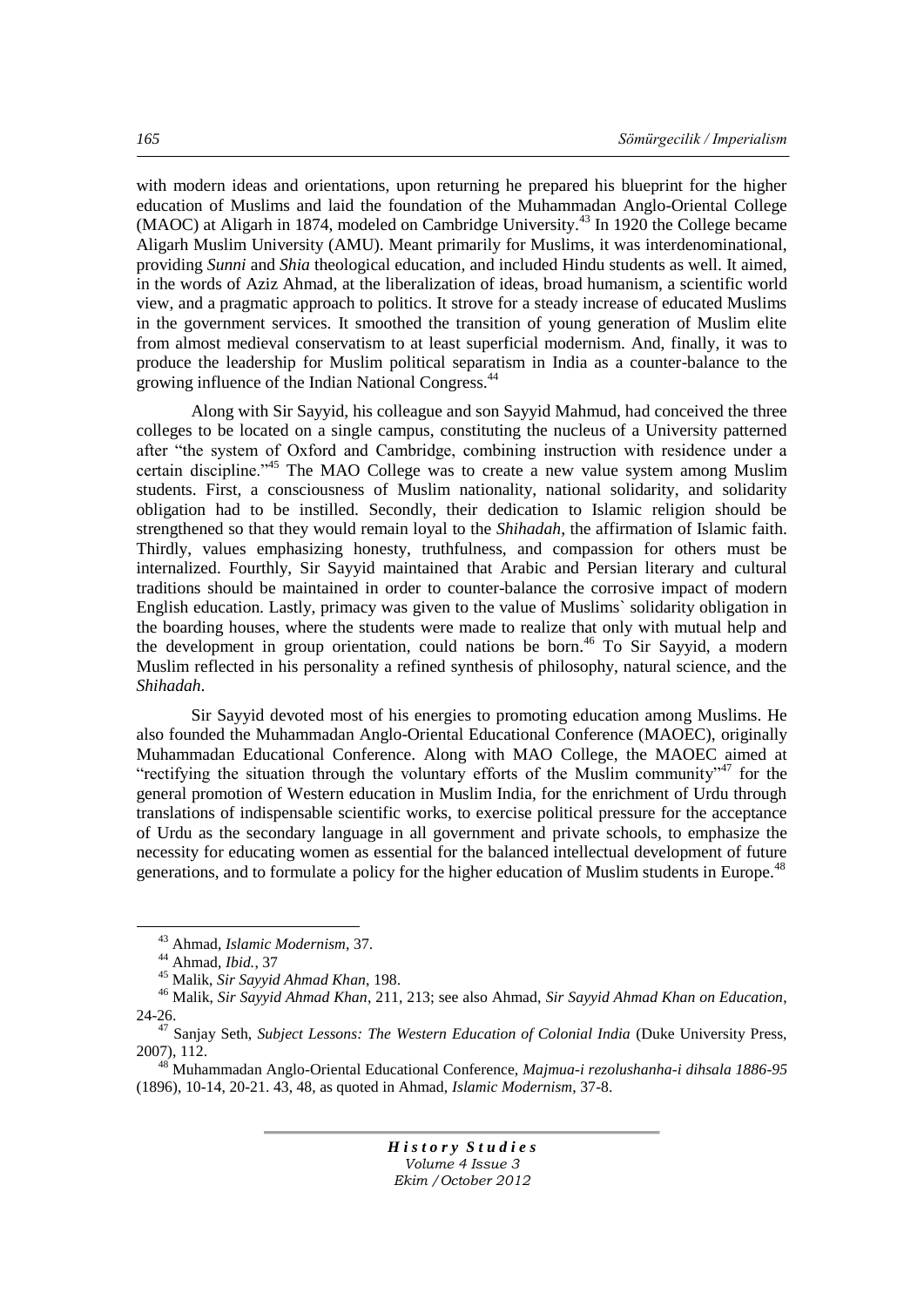Subsequently he began the publication of a journal, *Tahzib al- Akhlaq*, which was to reform Muslim religious thought and progress. Named after the famous ethical treatise of Ibn Miskawayah, but apparently modeled on Addison`s and Steele`s *Spectator* and *The Tatler*. It tried to do for India (and for Indian Muslims) what Steele and Addison`s magazines had done for Britain and its people at the beginning of  $18<sup>th</sup>$  century. These magazines seem to have had a great influence upon the morals, social customs, traditions and national consciousness of the British; and in the same way, in *Tahzib al- Akhlaq,* Sir Sayyid wrote articles on such topics as ―morals, social life and society as well as on religious topics‖<sup>49</sup> and thus it presented articles on a wide range of subjects "from public hygiene to rationalist speculation on religious dogmas". In its brilliant pages "modernism emerged as a potent force and considerably changed the course and the direction of Islam in India."<sup>50</sup> *Tahzib al-Akhlaq*, which was meant to educate and civilize Indian Muslims, had three main objectives: (1) Establishment of social harmony among the Muslims of India; (2) revival of true Islamic traditions; and (3) removal of the misconception of Islam from the masses in regards with modern developments.

The first issue of this journal was published on December 24, 1870, and Sir Sayyid made it an instrument for the diffusion of his modern values, eliciting an intensely negative response from some segments of the religiously conservative Muslim middle classes.<sup> $51$ </sup> The major aim of *Tahzib al-Akhlaq* was to overcome those religious prejudices which were stopping the Muslims from progressing and which really had nothing at all to do with Islam. By pointing out to the Muslims the weaknesses of their own society, which had brought about a decline in their morals, through *Tahzib al-Akhlaq,* as Hali has noted, Sir Sayyid tried to make them detest the offensive and injurious customs and beliefs to which they are clinging. He wanted to show them the drawbacks, wherever they existed, in the reverence they had for ancient learning and to replace their hatred for modern sciences with a desire to that would bring them the same advantages as it had brought in the rest of the world.<sup>52</sup>

In its first phase, the journal remained in existence for six years, and during this time period, Sir Sayyid had written 112 out of 262 published articles.<sup>53</sup>

### **Scholarly Evaluations of Sir Sayyid`s Educational Reforms?**

The significance and impact of Sir Sayyid's reform work has formed the basis for a body of scholarship by both Muslim and non-Muslim scholars and writers. For instance, John L. Esposito writes that Sir Sayyid combined theory with practice, seeking to implement his idea and train a new generation of Muslim leaders. His prolific writing was accompanied by his leadership in many educational reforms: a translation society to make western thought more accessible, the introduction of their own journals, and the formation of Muhammadan Anglo-Oriental College (later named as Aligarh Muslim University), which was modeled after Cambridge university.<sup>5</sup>

 $\overline{a}$ 

<sup>49</sup> Hali, *Hayat*, 123-4.

<sup>50</sup> Ahmad, *Islamic Modernism*, 38.

<sup>51</sup> Malik, *Sir Sayyid Ahmad Khan*, 200.

<sup>52</sup> Hali, *Hayat*, 125.

<sup>53</sup> *Ibid.,* , 126; see also Ahmad, *Sir Sayyid Ahmad Khan on Education*, 21.

 $54$  Esposito, "Contemporary Islam",  $649$ .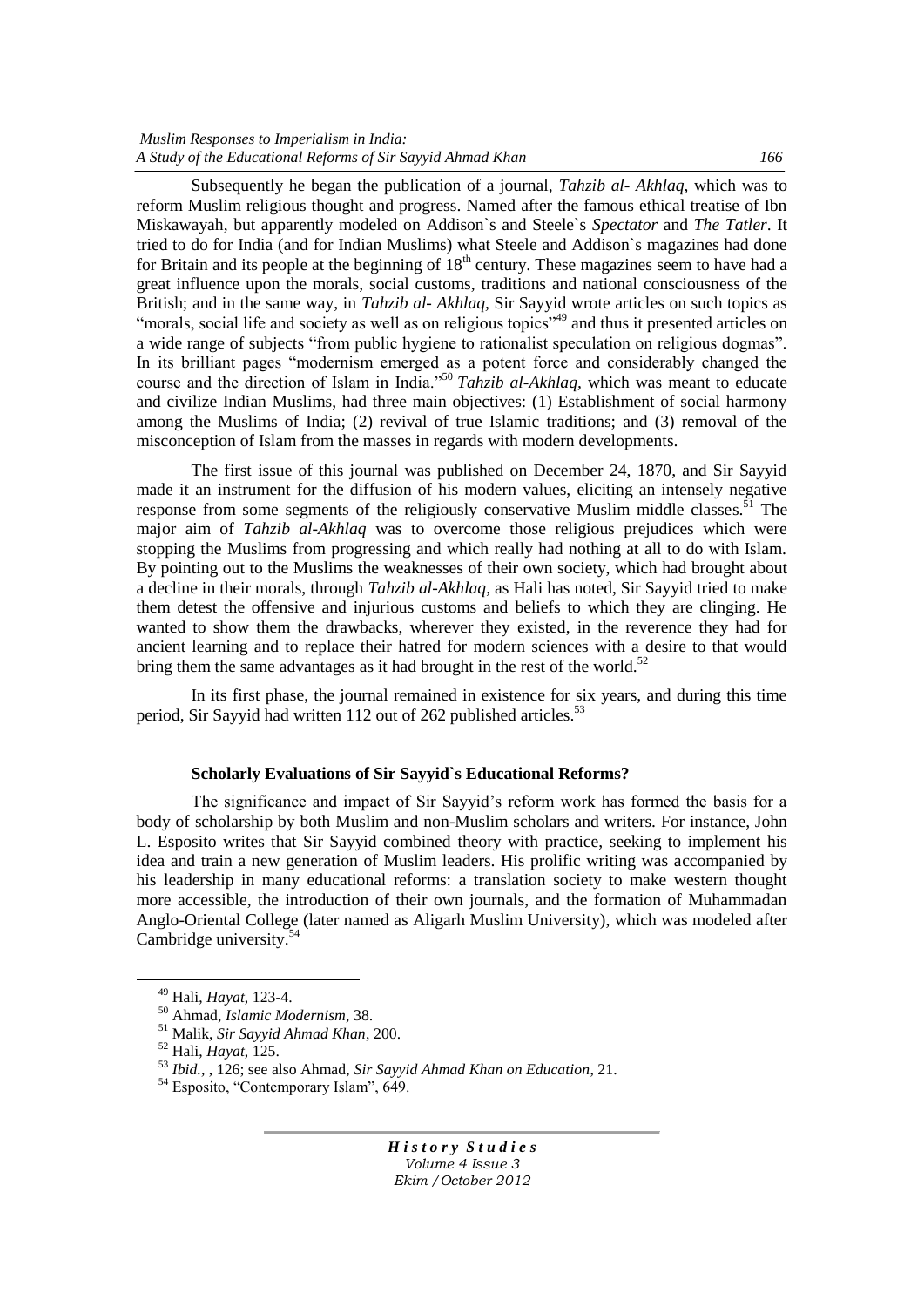Various other writings have emphasized different areas of Sir Sayyid`s thought and activity—social and political, educational and cultural—in which he made reforms. But almost all agree that his prime achievement was a revival of Muslim morale and prestige in British India, and that to him goes the credit for having re-established the dynamism of Muslims in India as a social and political force. His efforts are regarded as a "dynamic and constructive achievement" that made a tremendous impression on modern Islam. In the words of A. H. Albiruni (the pseudonym of Pakistani historian, S. M. Ikram), Sir Sayyid not only filled the big void created in the life of the Muslim community by the disappearance of the Muslim rule, but also he bridged the gap between medieval and modern India and gave the Indian Muslims "a new cohesion, a new policy, new educational ideals, a new prose, a new approach to their individual and national problems, and built up an organization which could carry on his work."<sup>55</sup> Altaf Hussain Hali (in *Hayat-i-Jawid*) after presenting Sir Sayyid`s overall view sets out to describe his various "services to country, community and religion"; and denotes his work by the term "Reformation", calling him a reformer.<sup>56</sup> For Allama Igbal, Sir Sayyid`s "real greatness" lies in the fact that he caught a glimpse of the "positive character of the age which was coming", and he felt the need for a "fresh orientation of Islam and worked for it"; and there is no denying in the fact that this sensitive soul was, in the Indian subcontinent, the "first to react the modern age."<sup>57</sup>

Some of his contemporaries in Europe, such as John Strachey and Sidney Low, characterized Sir Sayyid`s thinking as "liberal", "progressive", or "enlightened", and these comments have continued even after his death.<sup>58</sup> This European view was shared by many Indian writers—Hali and Justice Shah Din (1868-1918), for example. Shah Din did not consider Sir Sayyid a great scholar of Arabic, or a well-versed theologian, nevertheless, he maintains:

*the fact remains, that in his power of grasping the fundamental principles of our Islamic system of faith, and in his keen insight into such of his features have made it a great motive power in the world, he has been hardly excelled by the most learned theologians of modern times.<sup>59</sup>*

B.A. Dar projected this image succinctly as: "He was the first man in modern India to realize the necessity for a new interpretation of Islam that was liberal, modern, and progressive."<sup>60</sup>

Clearly Sir Sayyid`s entire intellectual energy was devoted to resolving the conflict between religion and science and to reconciling the best of both for the younger generation of

 $\overline{a}$ 

<sup>55</sup> A. H, Albiruni, *Makers of Pakistan and Modern Muslim India* (Lahore: Sheikh M. Ashraf, 1950), 12-13

<sup>56</sup> Hali, *Hayat*.

<sup>57</sup> Allama Muhammad Iqbal, *Islam and Ahmadism* (Lahore: Anjuman-i- Khuddam ud Din, 1936) , 22; Troll, *Sayyid Ahmad Khan*, 26.

<sup>58</sup> Sidney Low, *A Vision of India* (London: Smith & Elder, 1906), 282; Troll, *Ibid.*, 18.

<sup>59</sup> J. S. Din, *Syed Ahmad Khan as a Religious Re-former* (Lecture delivered in Lahore in 1903), Rpt. in Bashir Ahmad, *Justice Shah Din: His Life and Works* (Lahore: Ferozsons, 1903), 292-319; Troll, *Sayyid Ahmad Khan*, 19.

<sup>60</sup> B.A. Dar, *Religious Thought of Sayyid Ahmad Khan*, Ist ed. (Lahore: Institute of Islamic Culture1957), 262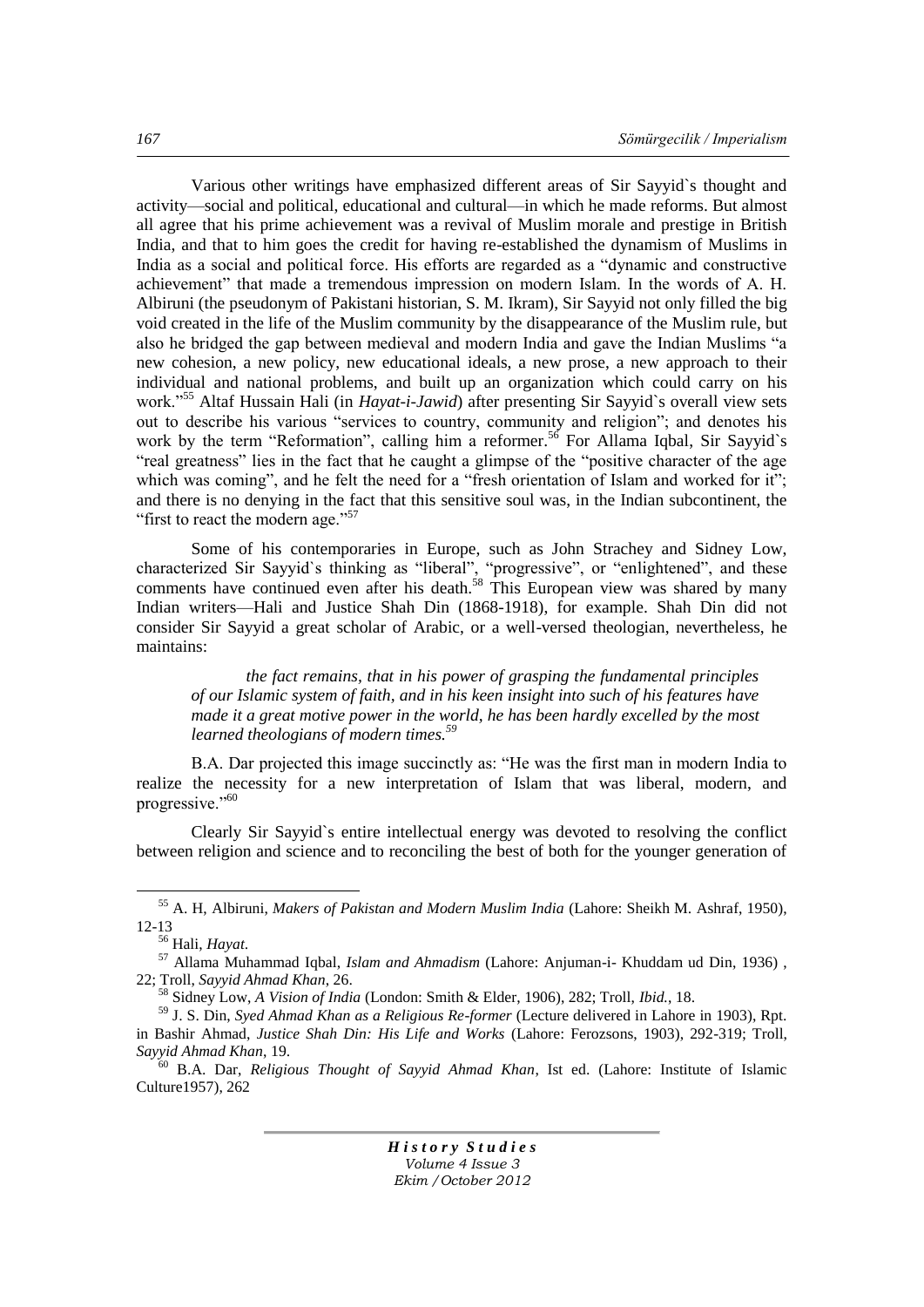Muslim elites whom he wished to attract. Thus, Sir Sayyid was the first representative of Islamic modernism in South Asia to present a new orientation of Islam that reacted to the modern age.<sup>61</sup>

## **Conclusion**

 $\overline{a}$ 

By way of conclusion it is safe to say that the emergence of Islamic modernism and the legacy the modernists produced influenced the development of the Muslim community and its attitude toward the West. Their vision inspired Muslim intellectuals and activists across the Muslim world to emphasize educational reforms that incorporated a modern curriculum, legitimated legal and social change, and contributed to the formation of anti-colonial independence movements. And Sir Sayyid, captivated by the amazing progress registered in multiple fields by Europeans, wanted similar scientific and technological sophistication and superiority, material progress and advancement for Muslims as well.

Galvanized by a vision, and inspired by a dream, a determined Sir Sayyid, armed with the courage of convictions, generated a unified vision and put his ideas into practice. At present it is seen in the form of Aligarh Muslim University; and what is presently needed is to maintain this legacy—a legacy of education, of learning, of culture, of civilization, and of a rich tradition—which Sir Sayyid has left behind for the educational advancement and improvement of Muslims.

Moreover, it is also necessary to mention that Muslim modernists were determined and stimulated, in the real sense, with new thinking on contemporary issues demonstrating that Islam is a dynamic religion that calls for continuing intellectual evaluation and appraisal of both normative and historical Islam, and they constructed modernist, enlightened, just, forward-looking, and life-affirming Muslim societies. In his reaction to British Imperialism and its impact on Indian society, Sir Sayyid was the first Indian Muslim to feel the need for a fresh orientation of Islam and worked for it. The progressive spirit of the historic Aligarh movement founded by Sir Sayyid for the intellectual, moral and social regeneration of Indian Muslims remains a font of insight and a source of inspiration and empowerment for those who want to create communities and societies that embody the highest ideals and best practices of Islam. Last, but not the least, it is my conviction that the voices of educational reformist thinkers like Sir Sayyid have prevailed and will continue to prevail against all the negative forces and that their thinking will remain as a source of inspiration for all the reformist and modernist thinkers, not only across the Muslim world—from India, Pakistan and Bangladesh in South Asia, Indonesia and Malaysia in Southeast Asia, to Central Asia, and from Middle East to North Africa—but also for Muslim thinkers of Europe, America and other countries and continents across the globe, for the reason that it is still not only relevant, significant, and important, but equally essential, considerable and appropriate.

 $61$  I have discussed the present theme, in an earlier work on Sir Sayyid`s contribution to the modernist/reformist thought as well. See, Tauseef Ahmad Parray, "Islamic Modernist and Reformist Thought: A Study of the Contribution of Sir Sayyid and Muhammad Iqbal", in *World Journal of Islamic History and Civilization* [WJIHC], 1 (2): 79-93, (UAE: IDOSI Publications, 2011). Available online at [http://idosi.org/wjihc/wjihc1\(2\)11/2.pdf](http://idosi.org/wjihc/wjihc1(2)11/2.pdf)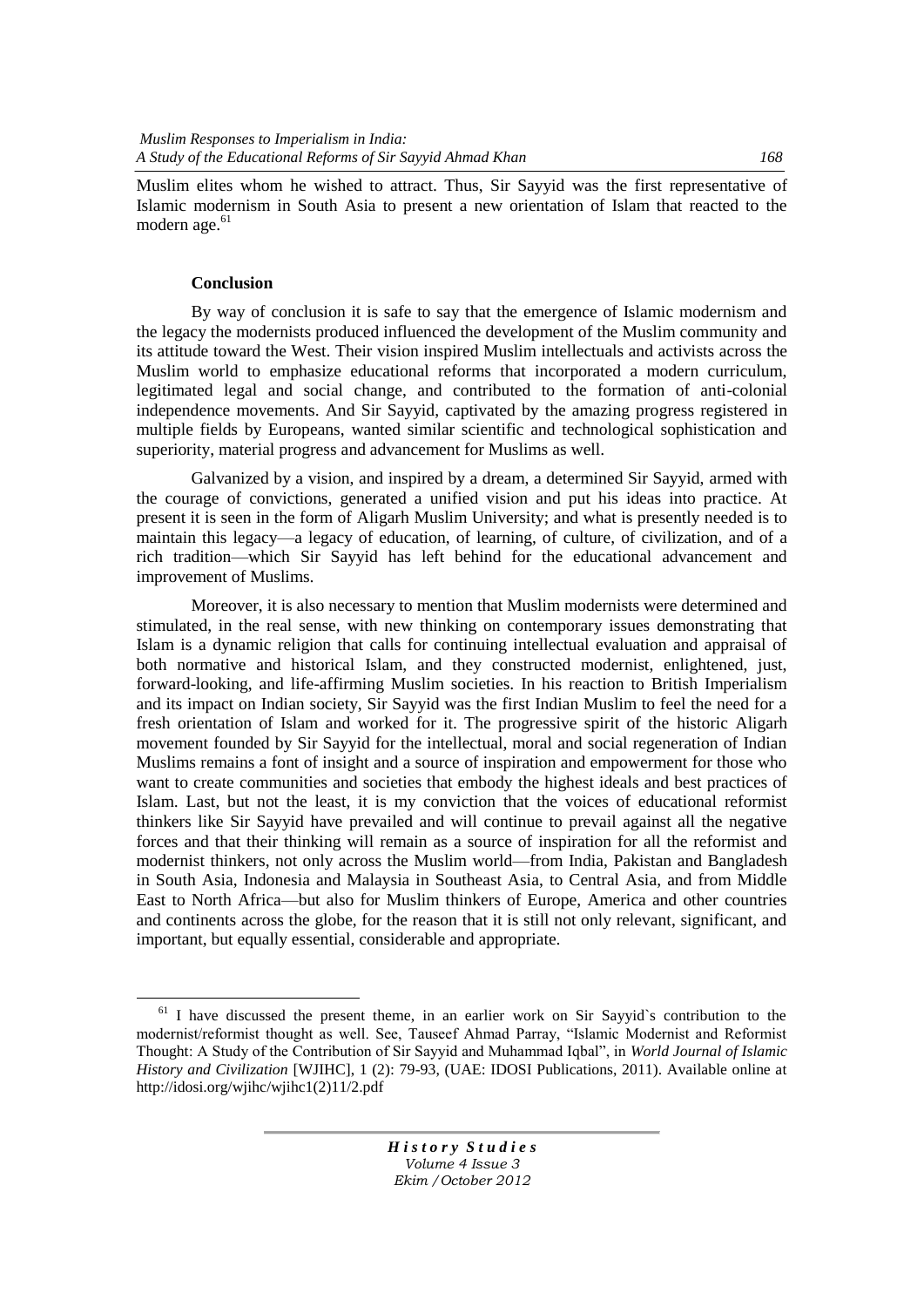#### **REFERENCES**

- ABOOT, Freeland. "The Jihad of Saiyid Ahmad Shaheed." pp. 216-222 in *The Muslim World*, Vol. 52, 1962.
- ABU RABI`, M. Ibrahim. "Editor's Introduction—Contemporary Islamic Thought: One or Many?‖ 1-20 in *The Blackwell Companion to Contemporary Islamic Thought*, (Ed.) M. Ibrahim Abu Rabi`. Oxford, UK: Blackwell Publishing Ltd., 2006.
- AHMAD, Ali. *Sir Sayyid Ahmad Khan on Education*. Aligarh: Aligarh Muslim University, 2006.
- AHMAD, Aziz. *Studies in Islamic Culture in the Indian Environment*. London: Oxford University Press, 1964; published in India by Oxford in 1999.
- AHMAD, Aziz. *Islamic Modernism in India and Pakistan—1857-1947*. London: Oxford University Press, 1967.
- AHMAD, Bashir. *Justice Shah Din: His Life and Works*. Lahore: Ferozsons, 1903.
- AHMAD, Qeyamuddin. *The Wahabi Movement in India*. Calcutta: Mukhopadhyay, 1966.
- ALBIRUNI, A. H. *Makers of Pakistan and Modern Muslim India*. Lahore: Sheikh M. Ashraf, 1950.
- BARI, Abdul. "The Fara'idi Movement." pp. 197-207, Proceedings of the Pakistan History *Conference*, 1955, 5<sup>th</sup> session.
- CHAND, Tara. *History of Freedom Movement, Vol.2*. Delhi: Ministry of Information and Broadcasting, 1967.
- COMMINS, David. "Modernism." 118 in The Oxford Encyclopedia of Modern Islamic World, Vol 3 (Ed.) John L. Esposito. New York: Oxford University Press, 1999.
- DAR, B.A. *Religious Thought of Sayyid Ahmad Khan*. Lahore: Institute of Islamic Culture, 1957.
- DAWISHA, Adeed. *Arab Nationalism in the Twentieth Century: From Triumph to Despair*. Princeton: Princeton University Press, 2003.
- ESPOSITO, John L. "Contemporary Islam: Reformation or Revolution?" 644-45 in *The Oxford History of Islam,* (Ed.) John L. Esposito. New York: Oxford University Press, 1999.
- ESPOSITO, John L. *The Islamic Threat: Myth or Reality?* New York: Oxford University Press, 1993.
- ESPOSITO, John L. *Islam: The Straight Path*. New York: Oxford University Press, 1998.
- FARUQI, Zia-ul-Hasan. *The Deoband School and the Demand for Pakistan*. London: Asia Publishing House, 1963.
- GIBB, H. A. R. *Modern Trends in Islam*. Chicago: University of Chicago Press, 1947.
- GRAHAM, George F. Irving. *The Life and Work of Syed Ahmad Khan*. Delhi: Idarah-i Adabiyat-i Delli, [1885]1974).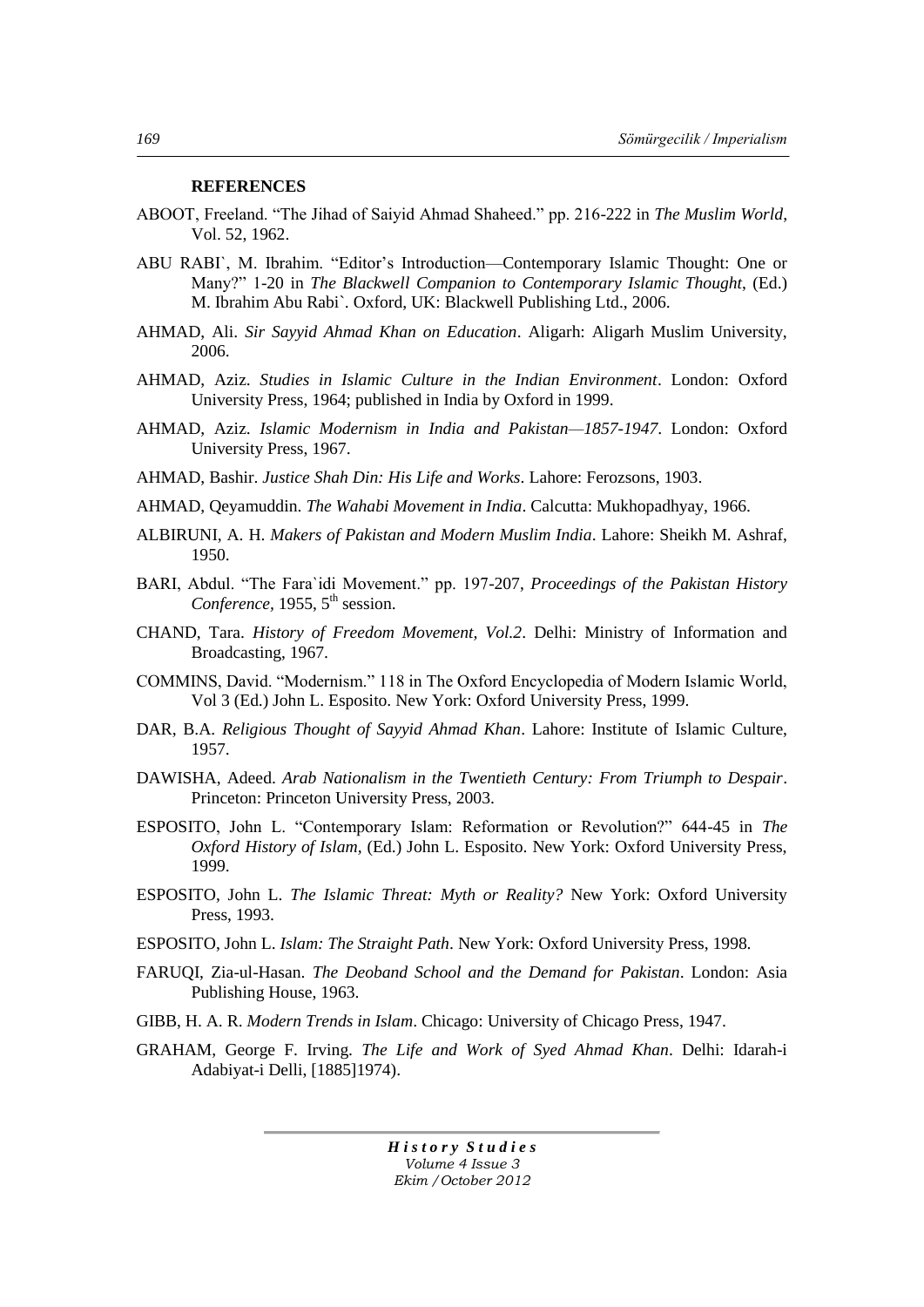- HALI, Altaf Hussain. *Hayat-i-Javed (A Biographical Account of Sir Sayyid*), English Trans. K. H. Qadiri and David J. Mathews. Delhi: Idarah-i Adabiyat-i Delli, 1979.
- HARDY, P. *The Muslims of British India*. Cambridge: Cambridge University Press, 1972.
- HASSAN, Riffat "Islamic Modernist and Reformist Discourse in South Asia." 159-183 in *Reformist Voices of Islam—Meditating Islam and Modernity*, (Ed.) Shirin T. Hunter. New Delhi: Pentagon Press, 2009.
- HUNTER, W. W. *Indian Musalmans: Are They Bound in Conscience to Rebel Against the*  Queen? 2<sup>nd</sup> ed., Lahore: Premier Book House, 1974.
- IQBAL, Allama Muhammad. *Islam and Ahmadism*. Lahore: Anjuman-i- Khuddam ud Din, 1936.
- KARIM, Muhammad Nurul. "Part played by Haji Shariatullah and his son in the sociopolitical history of East Bengal." 175-182, *Proceedings of the Pakistan History* Conference, 1955, 5<sup>th</sup> session.
- KHAN, Bahadur Ahmad. *Review on Dr Hunter`s Indian Musalmans: Are they bound in conscience to rebel against the Queen?* Benaras: Medical Hall Press, 1872.
- KURZMAN, Charles. "Modern Thought." 456 in *Encyclopedia of Islam and Modern World*, *Vol 2* (Ed.) Richard C. Martin. New York: Macmillan, 2004.
- LAWRENCE, Bruce B. "Islam in South Asia." 282 in *The Oxford Encyclopedia of Modern Islamic World*, Vol 2 (Ed.) John L. Esposito. New York: Oxford University Press, 1999.
- LELYVELD, D. "Ahmad Khan (Sir) Syed." 32 in *Encyclopedia of Islam and Modern World*, *Vol 1* (Ed.) Richard C. Martin. New York: Macmillan, 2004.
- Low, Sidney. *A Vision of India*. London: Smith & Elder, 1906.
- MAJEED, Javed "Modernity." 456 in *Encyclopedia of Islam and Modern World, Vol 2* (Ed.) Richard C. Martin. New York: Macmillan, 2004. 456.
- MAJUMDAR, R. C. *The Sepoy Mutiny and the Revolt of 1857*. Calcutta: Mukhopadhyay, 1963.
- MALIK, Hafeez. *Sir Sayyid Ahmad Khan and Islamic Modernism in India and Pakistan*. New York: Columbia University Press, 1980.
- MALIK, Hafeez. "Ahmad Khan, Sayyid." p. 54 in *The Oxford Encyclopedia of Modern Islamic World, Vol 1* (Ed.) John L. Esposito. New York: Oxford University Press, 1999.
- MALIK, Hafeez "Ahmad Khan, Sayyid." 58 in *The Oxford Encyclopedia of Modern Islamic World, Vol 1* (Ed.) John L. Esposito. New York: Oxford University Press, 1999.
- MAY, Lini S. *The Evolution of Indo-Muslim Thought after 1857*. Lahore: Sh. Muhammad Ashraf, 1970.
- MUJEEB, Mohammed. *The Indian Muslims*. London: Allen and Unwin, 1967.